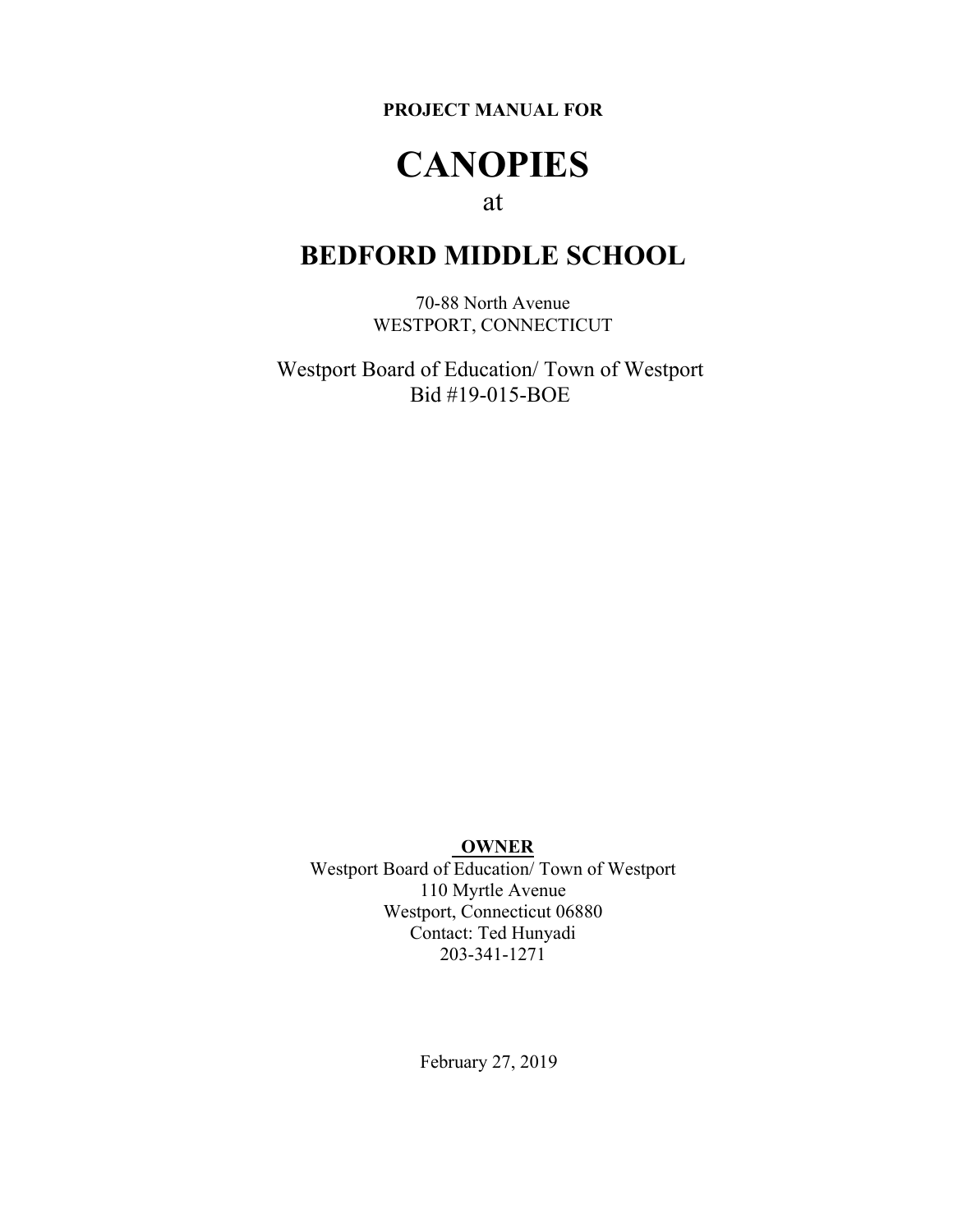## **INDEX**

Index List of Drawings Invitation to Bid Instructions to Bidders Insurance Requirements

#### DIVISION 1 - GENERAL REQUIREMENTS

| 01085 | Applicable Standards          |
|-------|-------------------------------|
| 01300 | Submittals and Substitutions. |
| 01400 | <b>Quality Control</b>        |
| 01500 | <b>Temporary Facilities</b>   |
| 01710 | Cleaning                      |
| 01730 | Operation & Maintenance Data  |
| 01800 | Project Closeout              |

## DIVISION 3 - CONCRETE

03300 Cast-in-place Concrete

## DIVISION 13 - SPECIAL CONSTRUCTION

Canopy – Refer to drawings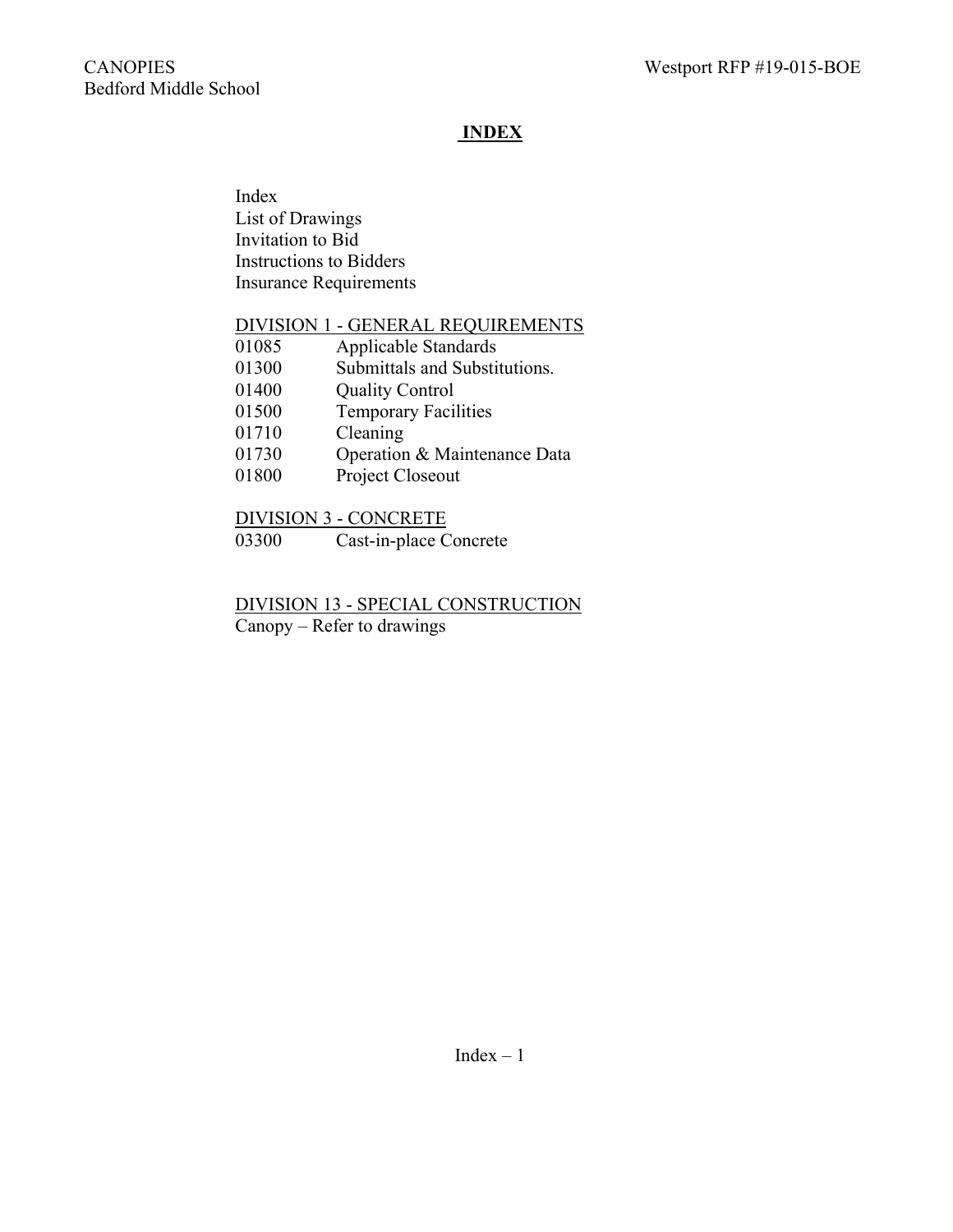## **LIST of DRAWINGS**

#### **Drawings titled Bedford Middle School, Westport CT**

- SP-1 Proposed Bedford Middle School Site Plan dated 2-27-19
- A-1 Proposed Canopy Plan Back Building, dated 2-27-19
- A-2 Proposed Canopy Plan Front Building, dated 2-27-19
- A-3 Proposed Canopy Elevations, dated 2-27-19
- A-4 Proposed Canopy Elevations, dated 2-27-19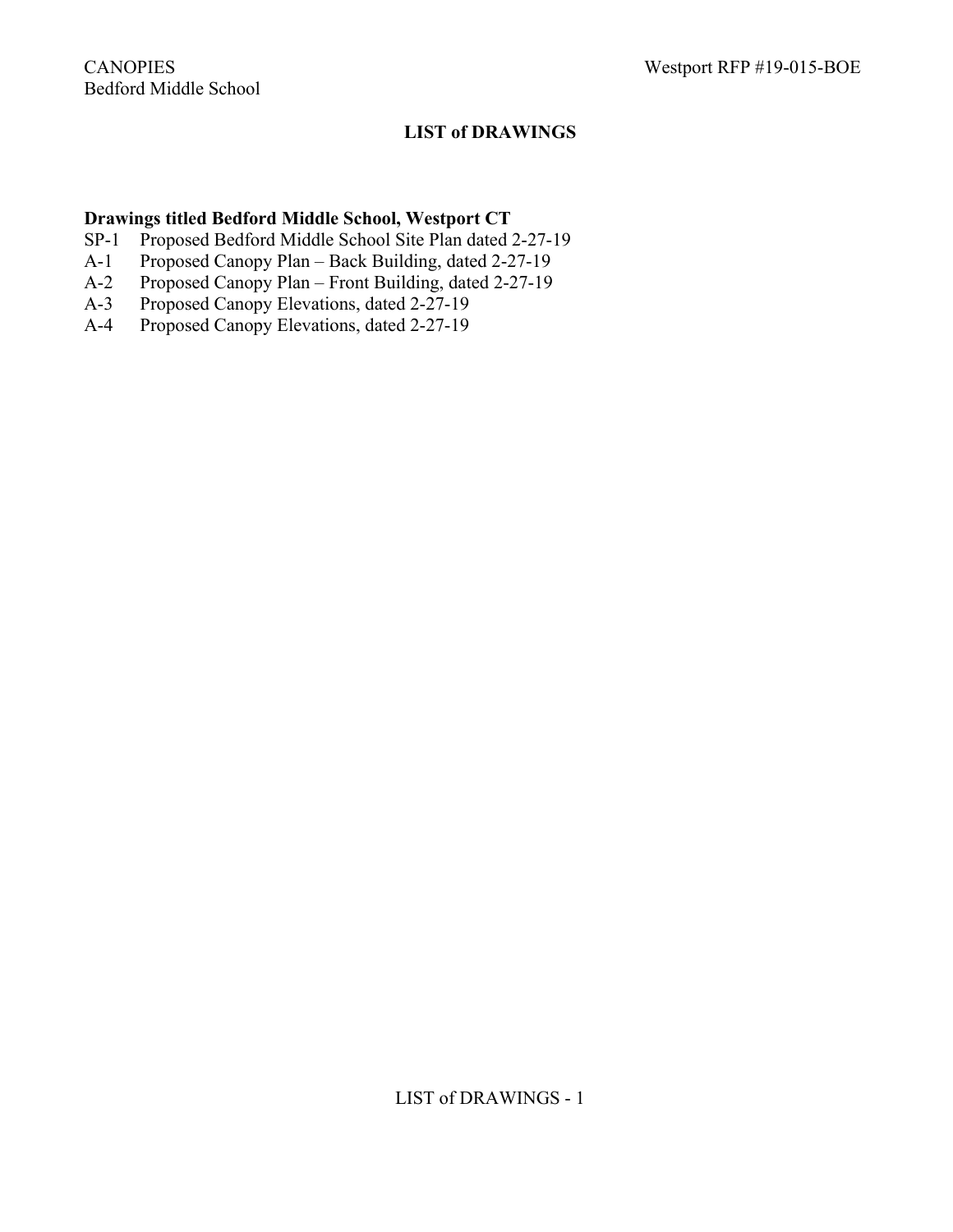## REQUEST FOR PROPOSAL INVITATION

1. Notice is given hereby that: **The Board of Education/ Town of Westport** will accept sealed proposals for: **Design, furnish, deliver, and install two separate canopy structures on new modular classrooms buildings at Bedford Middle School, Westport, Connecticut according to the drawings and specifications.** 

#### **The Owner will be responsible for the installation of exit and emergency lighting in the canopy area**

- A. Any sizes or Estimate of Quantities as shown on the attached sheets and/or drawings are approximate and are not guaranteed in any respect. Prospective Bidders are to visit the site to verify scope of the work, measurements, quantities, etc. prior to bidding. The Board of Education reserves the right at all times to increase or decrease the amount of work if deemed in the best interest of the Westport Board of Education.
- B. For CANOPIES bidder's price is to include all labor, materials, permits, etc. required to properly manufacture and install the Canopies, framing and supports, including but not limited to the following:
	- 1. All plans, drawings, and specifications as required for permits, approvals, and construction.
	- 2. Local agency's approvals of drawings and specifications prior to construction and installation.
	- 3. Delivery to site.
	- 4. Site & pier layout.
	- 5. Reinforced concrete foundations as required.
	- 6. Canopies and all required framing
	- 7. Side panels where indicated
	- 7. Site clean-up.
- 2. Contract documents may be examined at the office of:

Philip H. Cerrone III, Architect 421 Meadow Street Fairfield, Connecticut 203/333-2066

- 3. Inquiries should be addressed to Mr. Ted Hunyadi, [Thunyadi@westportps.org](mailto:Thunyadi@westportps.org), who will be the Town Representative for the project. Tel: (203) 341-1271.
- 4. The Bidder must not discriminate, nor permit discrimination, against any person on the grounds of race, color, national origin, religion, sex, handicap, or veteran status, in their employment practices, in any of their contractual arrangements, in all service and accommodations they offer to the public, and in any of their other business operations.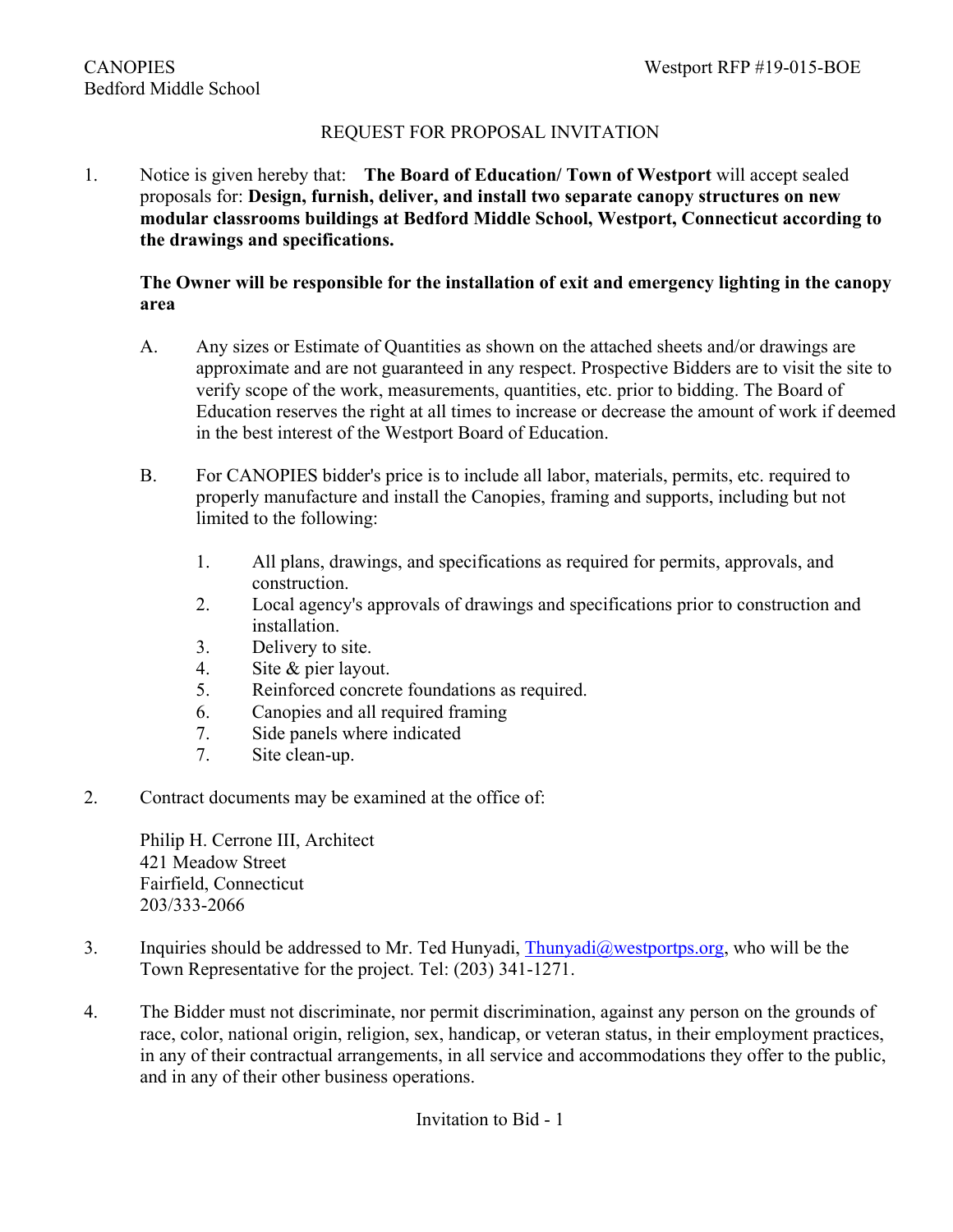- 5. It is a national policy to provide minority and women's business enterprises (M and WBEs) the maximum opportunity to participate in activities carried out under public funding and to award a fair share of contracts to M and WBEs.
- 6. It shall be the responsibility of potential bidders to visit the site and make their own evaluation of the work. Site review and building access may be gained by contacting Mr. Ted Hunyadi, (203) 341- 1271.
- 7. The successful bidder MUST secure all required building permits prior to commencing work on the site and MUST obtain a certificate of occupancy prior to receiving the final payment. Upon application for a building permit the Town of Westport will waive the cost of the permit, exclusive of the State of CT Education Fee. The Owner has obtained the Zoning permit for this project
- 8. Contractor must submit a Construction Schedule as part of the Bid. Note that time is of the essence.
- 9. Award of the project is contingent upon funding & zoning approval by the applicable boards of the Westport Board of Educations and the Town of Westport.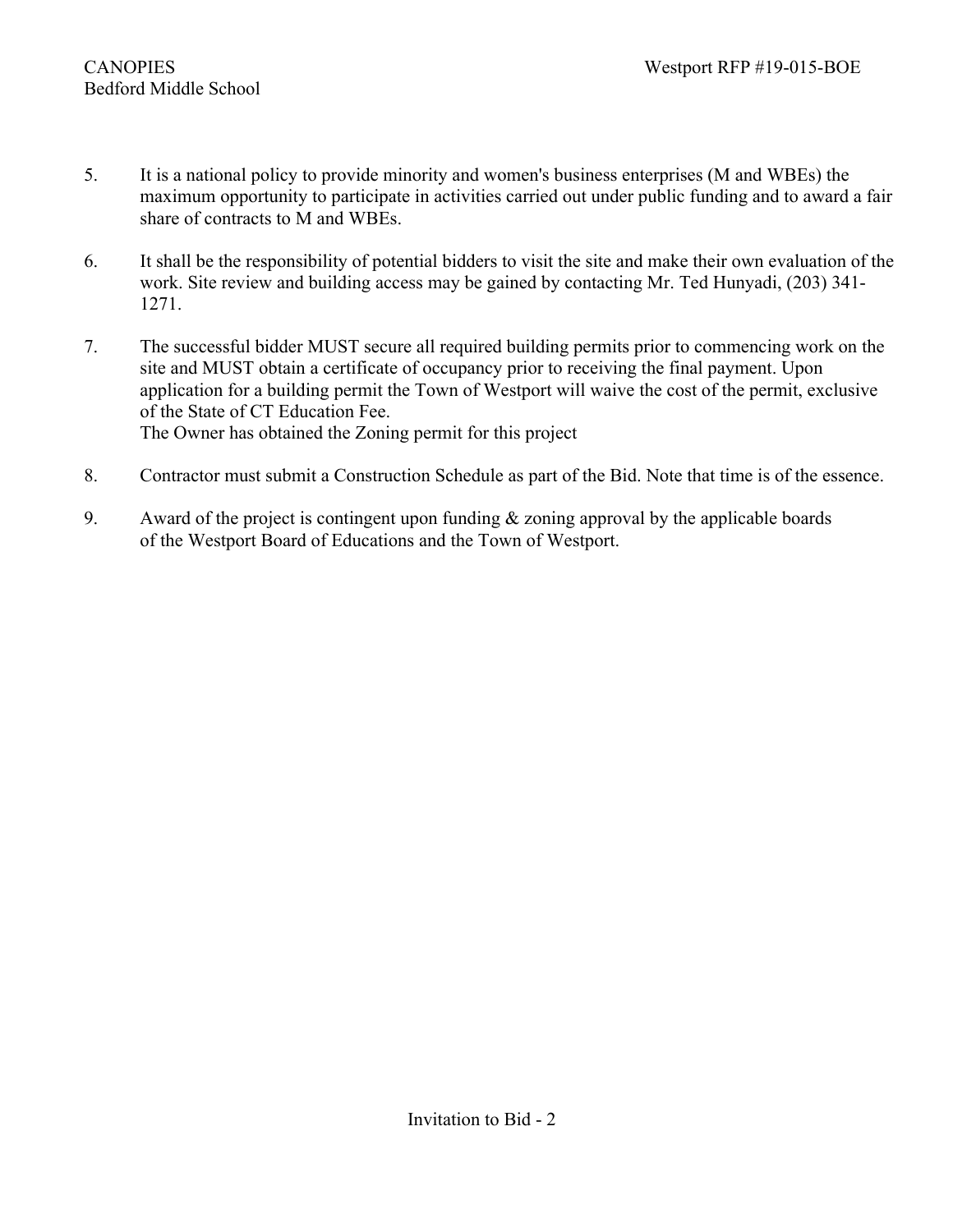## **INSTRUCTION TO BIDDERS**

#### 1. **THE WORK**

Notice is given hereby that: **The Board of Education/ Town of Westport** will accept sealed proposals for: **Design, furnish, deliver, and install two separate canopy structures on new modular classrooms buildings at Bedford Middle School, Westport, Connecticut according to the drawings and specifications.** 

#### **The Owner will be responsible for the installation of exit and emergency lighting in the canopy area**

- A. Prospective bidders may bid on one or all of the options as outlined in this document. It is the intent of the Board of Education to award one of the options. Said award will be based on the most cost effective proposal in conjunction with other considerations.
- B. Note that Bidder's must submit, with his bid, descriptive literature and specifications pertaining to the new CANOPIES which are being proposed.

#### 2**. RIGHT TO ACCEPT / REJECT**

A. After the reserves of all factors, terms, and conditions, including price, the purchasing authority of the Town of Westport reserves the right to reject any and all bids, or any portion, or waive defects in the same, or accept any proposal deemed to be in the best interest of the Town of Westport, Connecticut

#### 3. **QUESTIONS**

A. Questions concerning conditions and specifications should be directed to Mr. Ted Hunyadi, Telephone: (203)341-1271. Inquiries must reference date of bid opening and requisition or contract number and must be received no later than five (5) business days prior to date of bid opening. Failure to comply with these conditions will result in the bidder waiving his right to dispute the bid specifications and conditions.

#### 4. **PRICES**

- A. Prices quoted must be firm, for acceptance by the Town of Westport, for a period of ninety (90) days. Price shall include all applicable duties. Bidders shall be required to deliver awarded items at prices quoted in their original bid.
- B. The price(s) and amount of the bid will have been arrived at independently and without consultation, communication or agreement with any other contractor, bidder, or potential bidder

#### 5. **PAYMENT PROCEDURES**

A. No voucher, claim, or charge against the Town shall be paid without the approval of the Fiscal Officer for correctness and legality. Appropriate checks shall be drawn by the Fiscal Officer for approved claims or charges and they shall be valid without countersignature unless the Board of Selectmen otherwise prescribed.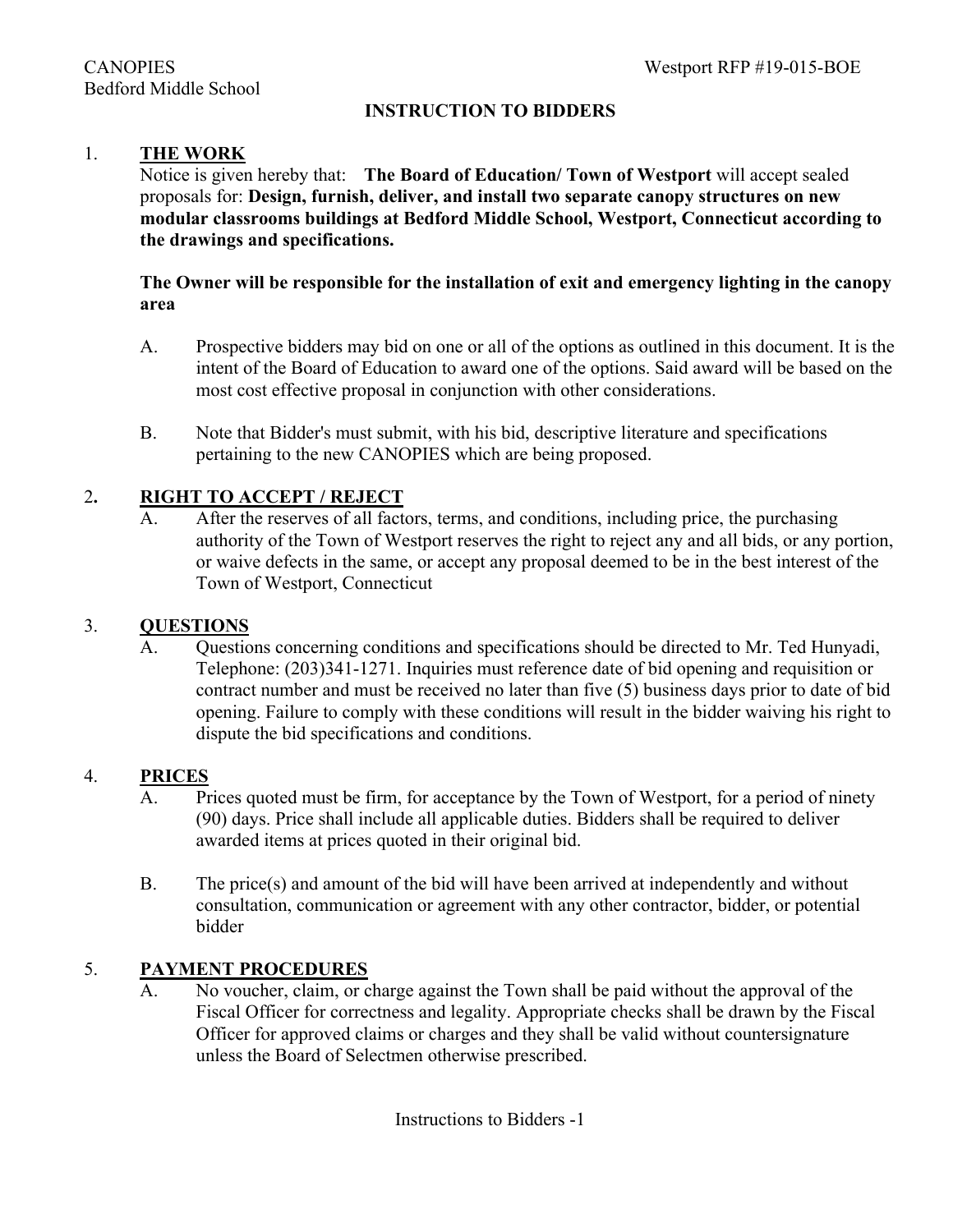## 6. **THE CONTRACTOR**

A. The Contractor for the work described shall thoroughly familiarize himself with the requirements of all specifications, and the actual physical conditions of various job sites. The submission of a proposal shall be considered as evidence that the Contractor has examined the actual job conditions, requirements, and specifications. Any claim for labor, equipment, or materials required, of difficulties encountered which could have been foreseen had such an examination been carefully made will not be recognized.

## 7. **AWARD OF BIDS**

A. Contracts and purchases will be made or entered into with the lowest responsible bidder meeting specifications, except as otherwise specified in the invitation. If more than one item is specified in the invitation, the Westport Board of Education/ Town of Westport reserves the right to determine the low bidder on an individual basis or on the basis of all items included in the Invitation for Bids, unless otherwise expressed by the Town.

## 8. **TERMS AND CONDITIONS OF BID**

- A. In order to receive consideration, make bids in strict accordance with the following:
- B. Make bids upon the forms provided, properly signed, and with all items filled out. Do not change the wording of the bid form, and do not add words to the bid form. Unauthorized conditions, limitations, or provisions attached to the bid may be cause for rejection of the bid. If alterations by erasure or interlineations are made for any reason, explain over such erasure or interlineations with a signed statement from the bidder.

#### 9. **OSHA**

A. The bidder must certify all equipment must comply to all regulations and conditions stipulated under the Williams-Steiger Occupational Safety and Health Act of 1971, as amended. The successful bidder must further certify that all items furnished under the project will conform to and comply with Federal and State of Connecticut OSHA standards.

Successful bidder must agree to indemnify and hold harmless the Westport Board of Education/Town of Westport for any and all damages that may be assessed against the Town.

#### 10. **FEDERAL, STATE, AND LOCAL LAWS**

A. All applicable Federal, State and local laws, rules and regulations of all authorities having jurisdiction over the locality of the project shall apply to the contracted are deemed to be included herein.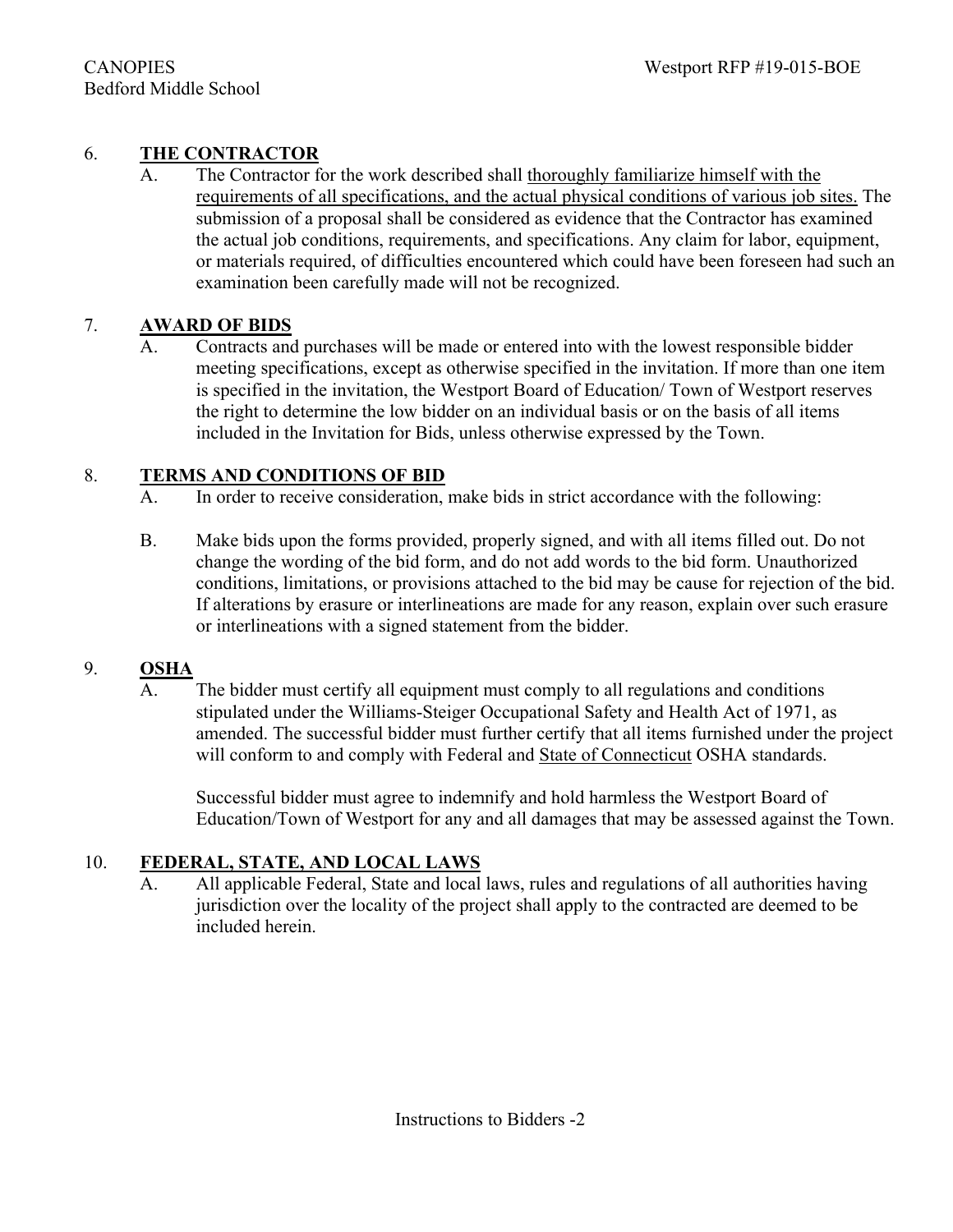## 11. **CONFLICT OF INTEREST**

A. No officer or employee or member of any elective or appointive board, commission, or committee of the town, whether temporary or permanent, shall have or acquire any financial interest gained from a successful bid, direct or indirect, aggregating more than a hundred dollars (\$100), in any project, matter, contract or business within his/her jurisdiction or the jurisdiction of the board, commission or committee of which he is a member. Nor shall the officer/employee/member have any financial interest, direct or indirect, aggregating more than a hundred dollars (\$100) in any contract or proposed contract for materials or services to be furnished or used in connection with any project, jurisdiction of the board, commission or committee of which he/she is a member.

## 12. **SCOPE OF WORK / SITE INSPECTION**

- A. The bidder declares that the scope of the work has been thoroughly reviewed and any questions resolved (see below for name and number of individual to contact for questions).
- B. If applicable, the bidder further declares that the site has been inspected as called for in the specifications.

## 13. **EXCEPTION TO SPECIFICATIONS**

A. No protest regarding the validity or appropriateness of the specifications or of the Invitation for Bids will be considered, unless the protest is filed in writing with the Director of Purchasing, prior to the closing date for the bids. All bid proposals rendered shall be considered meeting the attached specifications unless exceptions are noted on a separate page dated and signed by the bidder.

#### 14. **UNLESS OTHERWISE NOTED**

A. It will be assumed that all terms and conditions and specifications will be complied with and will be considered as part of the Bid Proposal.

#### 15. **TAX EXEMPT**

A. Federal Tax Exemption 06-75-0063-K. Exempt from State Sales Tax under State General Statues Chapter 219-Section 12-412 Subsection A. No exemption certificates are required and none will be issued.

#### 16. **OBLIGATION OF CONTRACTOR**

A. The Contractor shall do all the work and furnish all the materials, tools, and appliances necessary or proper for performing and completing work required by this contract in a manner specified. All the work, labor, and materials to be done and furnished under this contract shall be done and furnished strictly pursuant to and in conformity with the specifications hereto attached and other directions of the Owner, as given from time to time during the progress of the work under the terms of the contract. The contractor shall complete all work to be done under this contract to the satisfaction of the Board of Education and in accordance with the specifications and drawings herein mentioned at the prices herein agreed upon.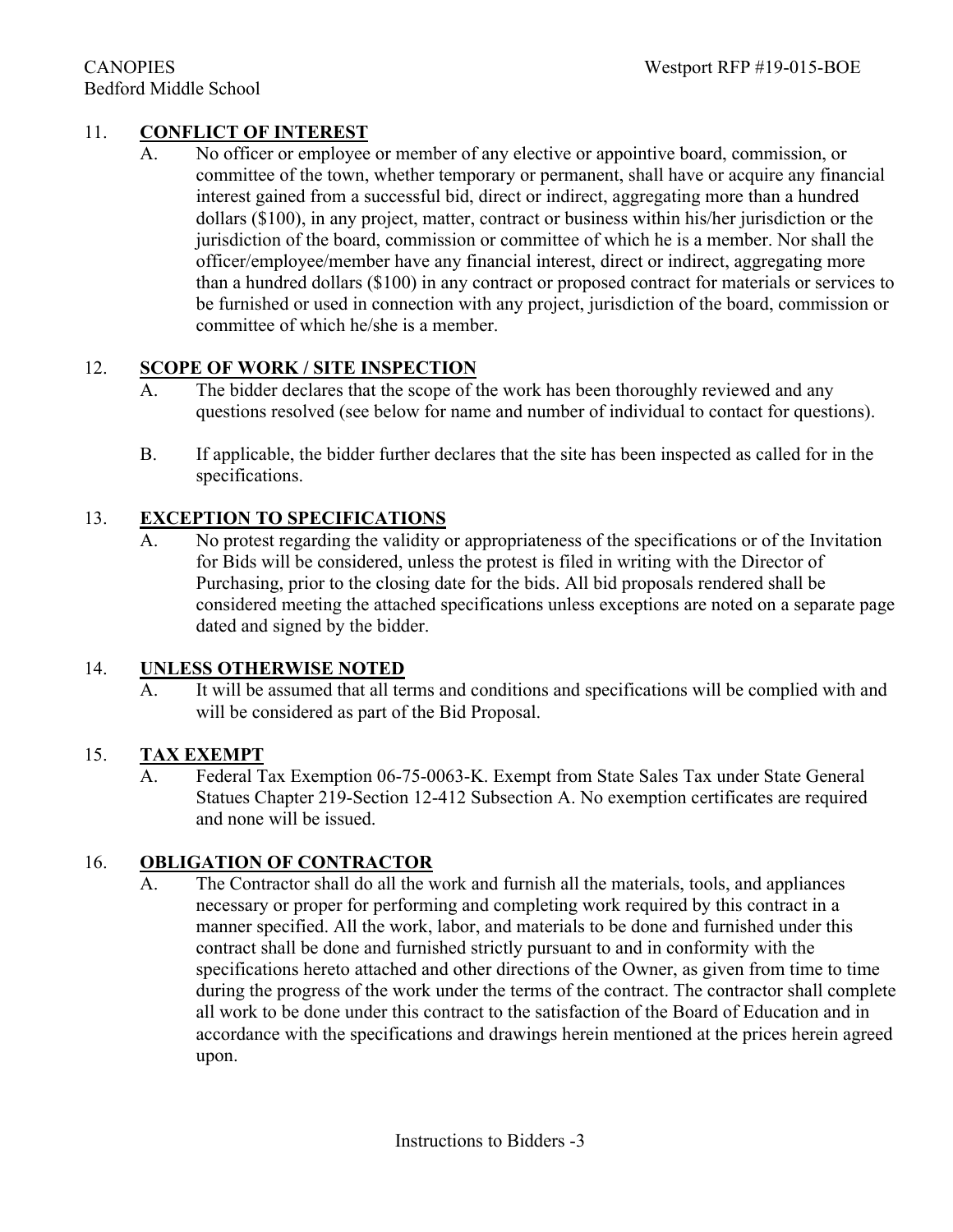## 17. **METHOD OF DOING WORK**

- A. The work must be started and done by the Contractor in such a manner as not to encounter delays to the traveling public owing to delays in doing the work. It must be pushed to completion with all possible speed and no inconvenience to traffic will be permitted where such inconvenience may be avoided.
- B. The Contractor shall conduct the work in such a manner so as not to interfere with or willfully annoy employees and officials of the Board of Education, employees of public utilities, residents adjacent to the work and general public.
- C. The Contractor shall employ only competent employees to do work and whenever the Owner shall notify the Contractor, in writing, that any employee on the work is, in the Owners opinion, incompetent, unfaithful, disorderly and otherwise unsatisfactory, such employee shall be discharged from the work and shall not again be employed on it.
- D. At the site of the work, the Contractor shall employ at all times while work is in progress, a construction superintendent or foreman who shall have full authority to act for the Contractor and who shall be acceptable by the Owner.

#### 18. **COMMENCEMENT, COMPLETION & SCHEDULE**

- A. The Contractor to whom this contract shall be awarded shall commence work on the premises as soon as possible. Work shall continue to progress on the project every normal working day after commencement. The Contractor shall submit start and completion dates as part of the bid submitted. Time is of the essence.
- B. All work must be completed and a Certificate of Occupancy obtained on or prior to August 14, 2019.

#### 19**. EXAMINATION OF DOCUMENTS AND SITE OF WORK**

- A. Before submitting a bid, each bidder shall examine the Drawings carefully, shall read the Specifications and all other proposed Contract Documents, and shall visit the site of the Work. Each bidder shall be fully informed prior to bidding as to existing conditions and limitations under which the Work is to be performed, and shall include in the bid a sum to cover the cost of items necessary to perform the Work set forth in the proposed Contract Documents. No allowance will be made to a bidder because of lack of such examination or knowledge. The submission of a bid will be considered a conclusive evidence that the bidder has made such examination.
- B. Bidders must examine for themselves the plans, profiles, detail drawings, specifications, etc. and the location of the proposed work, and must exercise their judgment as to the nature and difficulty of the whole proposed undertaking. The Contractor must assume all risk or variance in any computation or statement by the contract, by whomsoever made and must agree to furnish all tools, machinery, material and labor to clean up, all debris and to complete fully the said work in accordance with the plans and contained either in the specifications or in any of the drawings but omitted from the other will be considered an essential part of the work. The Contractor whose bid is accepted will be responsible for every loss or error arising from ignorance concerning the requirements of the work of the difficulties to be encountered.

Instructions to Bidders -4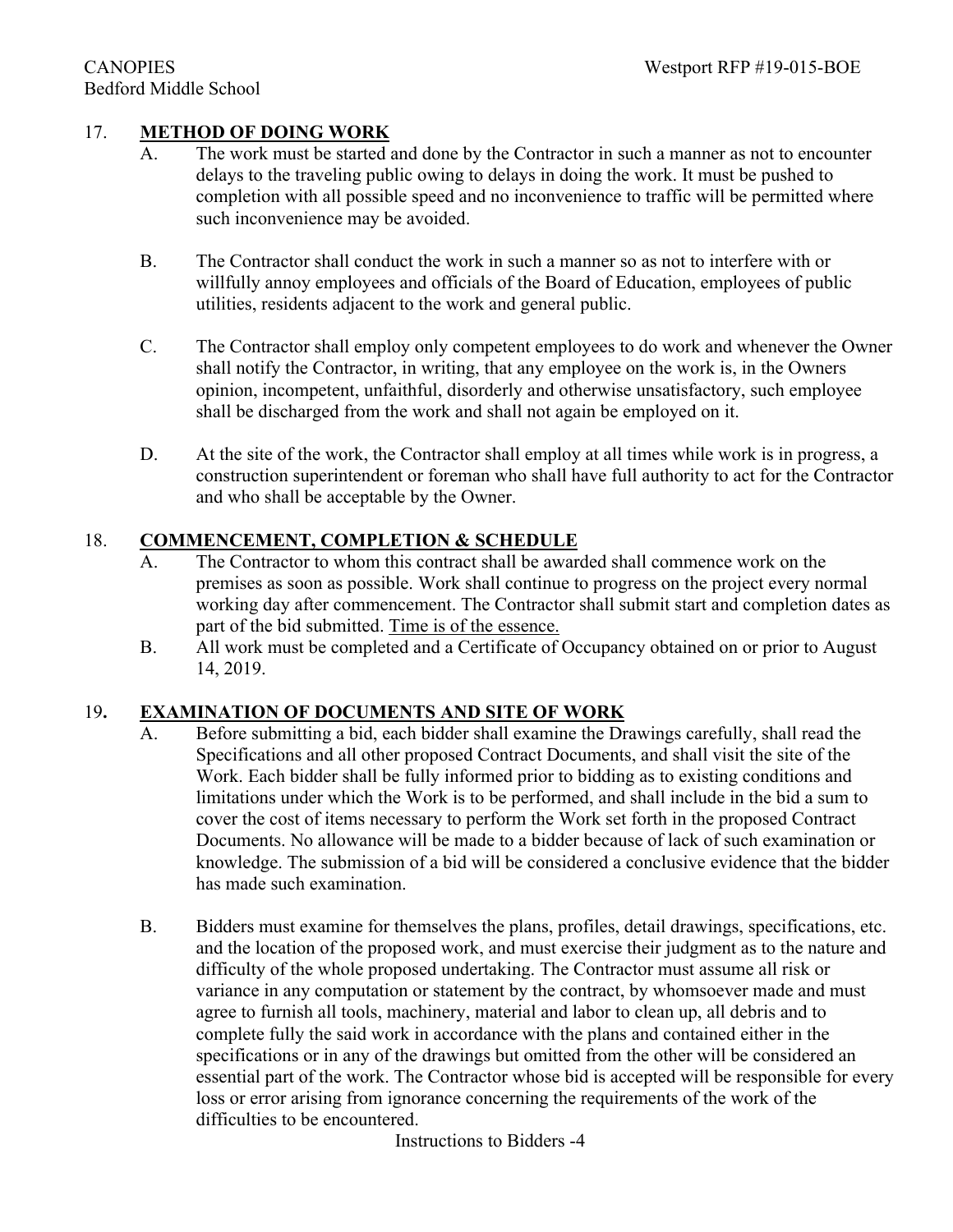- C. Bidders, if requested, must be able to present satisfactory evidence that they have been regularly engaged in the business of constructing such work as they propose to execute and that they are fully prepared with the necessary capital, materials, and machinery to conduct the work to be contracted for the satisfaction of the Board of Education and to begin work promptly when ordered.
- D. The Board of Education, or its designated representative, reserves the right to reject any proposal in whole or in part offering equipment and/or materials and/or construction proposals, which in his/her opinion does not meet the quality standards desired. Such decision will be considered final and not subject to further recourse.
- E. In connection with the execution of the bid, subsequent purchase orders and/or contracts, the Contractor shall not discriminate against any employee or applicant for employment because of age, race, religion, color, sex, or natural origin.
- F. The Westport Board of Education/ Town of Westport reserves the right to require the successful bidder(s) to enter into such security arrangements and/or written contracts as deemed necessary by the Town of Westport and/or Board of Education to protect the Board of Education's property and goods and interests.
- G. The award of any contract resulting from the bid will be contingent on the acceptance and approval by State and local authorities of the final drawings to be submitted by the successful bidder.

## 20. **EXECUTION OF AGREEMENT**

- A. The form of Agreement that the successful bidder will be required to execute will be decided by the Owner.
- B. The bidder to whom the Contract is awarded must sign and deliver required copies to the Owner within seven (7) business after notice of award and receipt of Agreement forms from the Owner.
- C. At or prior to delivery of the signed Agreement, the bidder to whom the contract is awarded shall deliver to the Owner those Certificates of Insurance required by the Contract Documents and such Labor and Materials Payment Bonds and Performance Bonds as required by the Owner.
- D. Bonds and Certificates of Insurance shall be approved by the Owner before the successful bidder may proceed with the work. Failure or refusal to provide Bonds or Certificates of Insurance in a form satisfactory to the Owner shall subject the successful bidder to loss of time from the allowable construction period equal to the time of delay in furnishing the required material.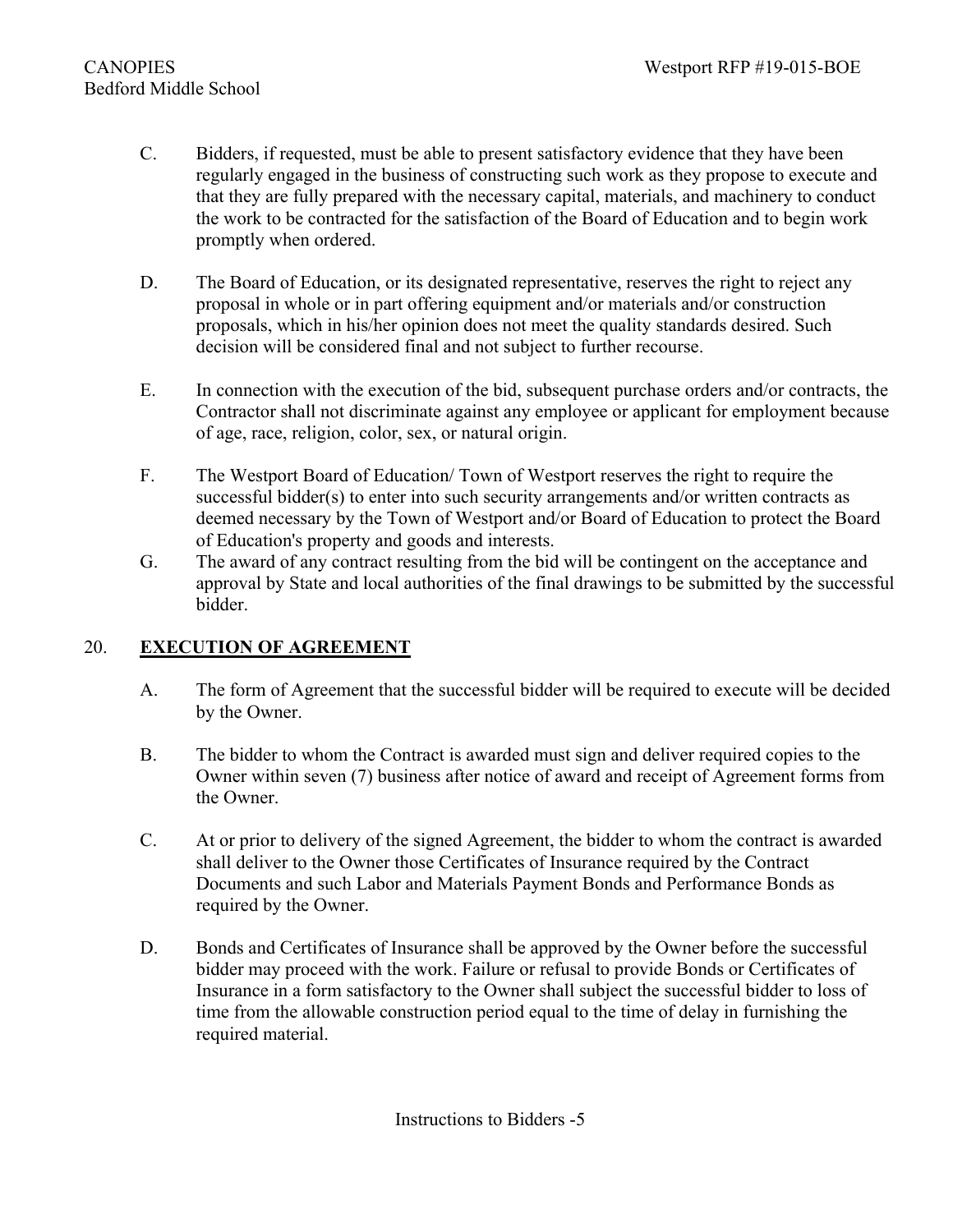## 21. **INTERPRETATION OF CONTRACT DOCUMENTS PRIOR TO BIDDING**

- A. Any person contemplating submitting a bid for the construction of the Work is in doubt as to the true meaning of any part of the proposed Contract Documents, or finds discrepancies in or omissions from any part of the proposed Contract Documents, he/she may submit to the person responsible a written request for interpretation thereof not later than seven days before bids will be opened. The person submitting the request shall be responsible for its prompt delivery.
- B. Interpretation of correction of proposed Contract Documents will be made only by Addendum and will be mailed or delivered to each general contract bidder of record. The Owner will not be responsible for any other explanations or interpretations of the proposed Contract Documents.

#### 22. **LIABILITY OF CONTRACTOR**

A. The Contractor shall at all times safely guard the Owner's property from injury or loss in connection with this contract. The Contractor shall at all times safely guard and protect the work and that of adjacent property (as provided by law and the contract documents) from damage. The Contractor shall take all responsibility for the work and take precautions for preventing injuries to persons and property in or about the work. The Contractor shall assume the defense of and indemnify and save harmless the Owner and its officers, agents, and employees from all claims relating to labor and materials furnished for the work, to

inventions, patents, and patent rights used in doing the work, or in consequence of any improper materials, implements, or labor used therein and to any act, omission or neglect of the Contractor and his/her employees therein.

- B. The Contractor shall conduct the work in such a manner as to interfere as little as possible with travel on the highways and observe all ordinances and statutes relating to obstructing the highway. The Contractor shall provide railing or suitable barricades as good safe practice requires as outlined in the latest revised edition of the Manual of Accident Prevention in Construction published by the Associated General Contractors of America and as required by the Owner to prevent accidents or injury to persons, vehicles, or animals.
- C. Signs warning the public of construction in the near vicinity shall be maintained at a reasonable distance from either end of the location of active construction or hazardous condition arising therefrom. All barricades, machinery and other hazards or obstructions to the public use of the highway shall be brightly and properly lighted at night.

#### 23. **ASSIGNMENTS**

- A. The Contractor shall not sublet, sell, transfer, assign or otherwise dispose of the contract or any portion thereof or of the work provided for therein, or of his/her right, title, interest therein, to any person, firm, partnership or corporation without the written consent of the Owner. If any part of the work is sublet, sold, transferred, assigned, or otherwise disposed of, the Contractor will not be relieved of any responsibility in connection therewith.
- B. The Contractor may not sublet a total of work in excess of 50% of the original total contract value, without approval of the Owner.

Instructions to Bidders -6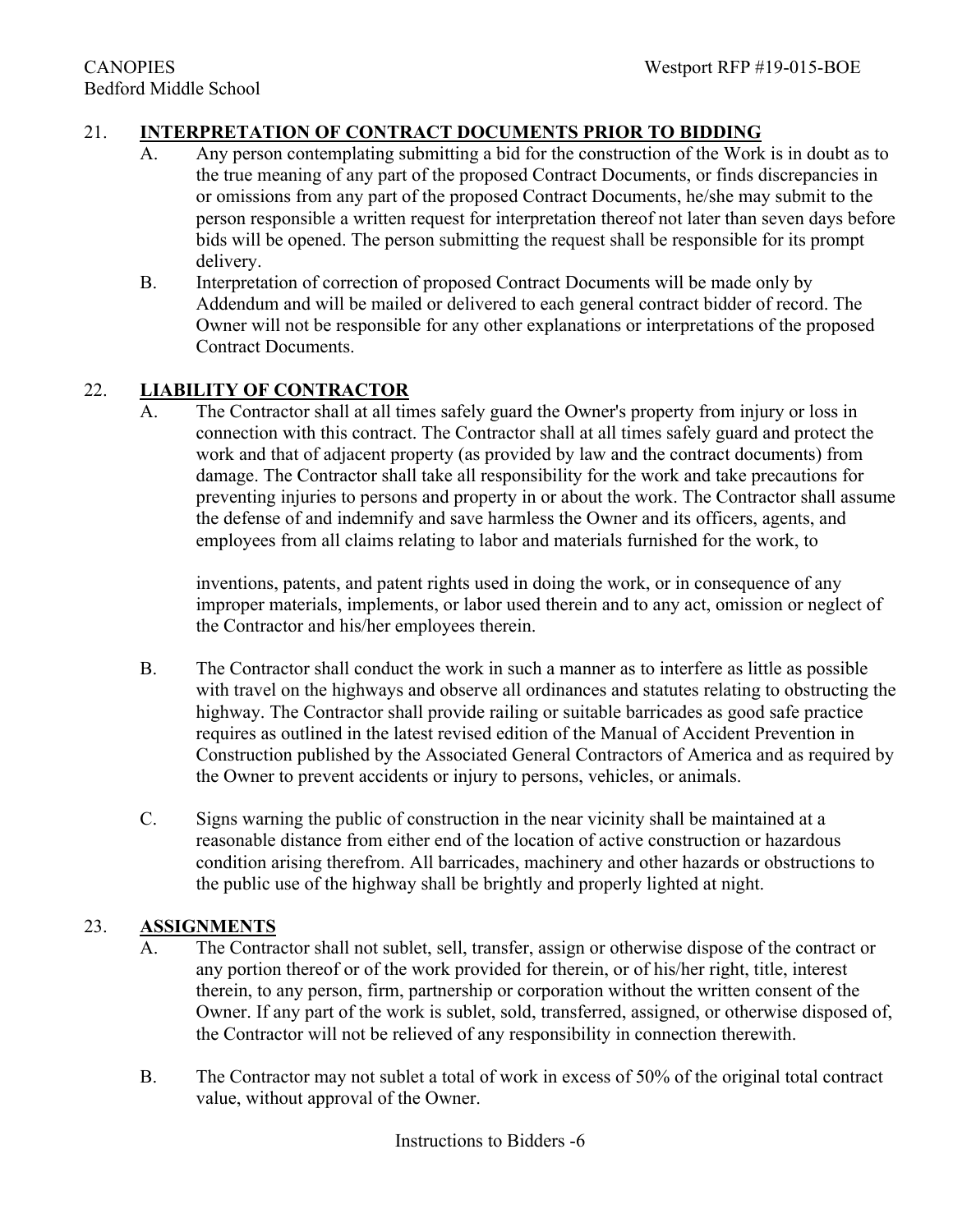## 24. **EXTRA WORK**

- A. The Owner shall notify the Contractor, in writing, of the necessity of such extra work, stipulating its character and extent. Upon receipt of such notification, the Contractor shall advise the Owner, in writing, of the compensation, whether unit price or lump sum as requested, for which he proposes to perform the extra work required. The Owner may accept the compensation proposed by the Contractor, or if the Owner considers the prices submitted to be excessive, the Owner may order the work done on a "Cost Plus" basis. In either case, the character and extent of the extra work together with the accepted basis of compensation shall be communicated to the Contractor by means of a change order which, when signed by the Contractor and the Owner, shall become part of the contract.
- B. Unforeseen work made necessary by changes in plan or work necessary to complete the improvements for which no price is provided in the contract, shall be done in accordance with the requirements of the specifications and as directed by the Owner.

## 25. **RIGHT OF OWNER TO TERMINATE CONTRACT**

- A. If the work to be done under this contract shall be abandoned, or if at any time the Owner is of the opinion that the Contractor is willfully violating any of the conditions of this contract or is not executing said contract in good faith or that the work is unnecessarily delayed and will not be finished within the prescribed time, the Owner may notify the Contractor and Surety, in writing to that effect. If the Contractor does not, within five (5) business days thereafter, take such measures as will, in the judgment of the Owner, insure the satisfactory completion of the work aforesaid, the Owner shall have the power to notify the Contractor to discontinue all work or any portion thereof, under this contract. A copy of this contract shall go to the surety.
- B. Thereupon the Contractor shall cease to continue said work, on such part thereof as the Owner shall designate. The Owner shall thereupon have the power to place such and so many persons as deemed proper, by contract or otherwise, to work at and complete the work herein described and to use such materials, tools, and appliances found upon the work or to procure other materials, tools, and appliances for the completion of the same and charge the expenses of said labor, materials, tools, and appliances to the Contractor; and the expense so charged shall be deducted and paid by the Owner out of such money as may be then due, or may at

any time thereafter grow due to the Contractor under and by virtue of this agreement, or any part thereof; and in case the expense so charged is less than the sum which would have been payable under this contract if the same had been completed by the Contractor, the Contractor shall be entitled to receive the difference; and in case greater, the Contractor shall pay amount of such excess so due.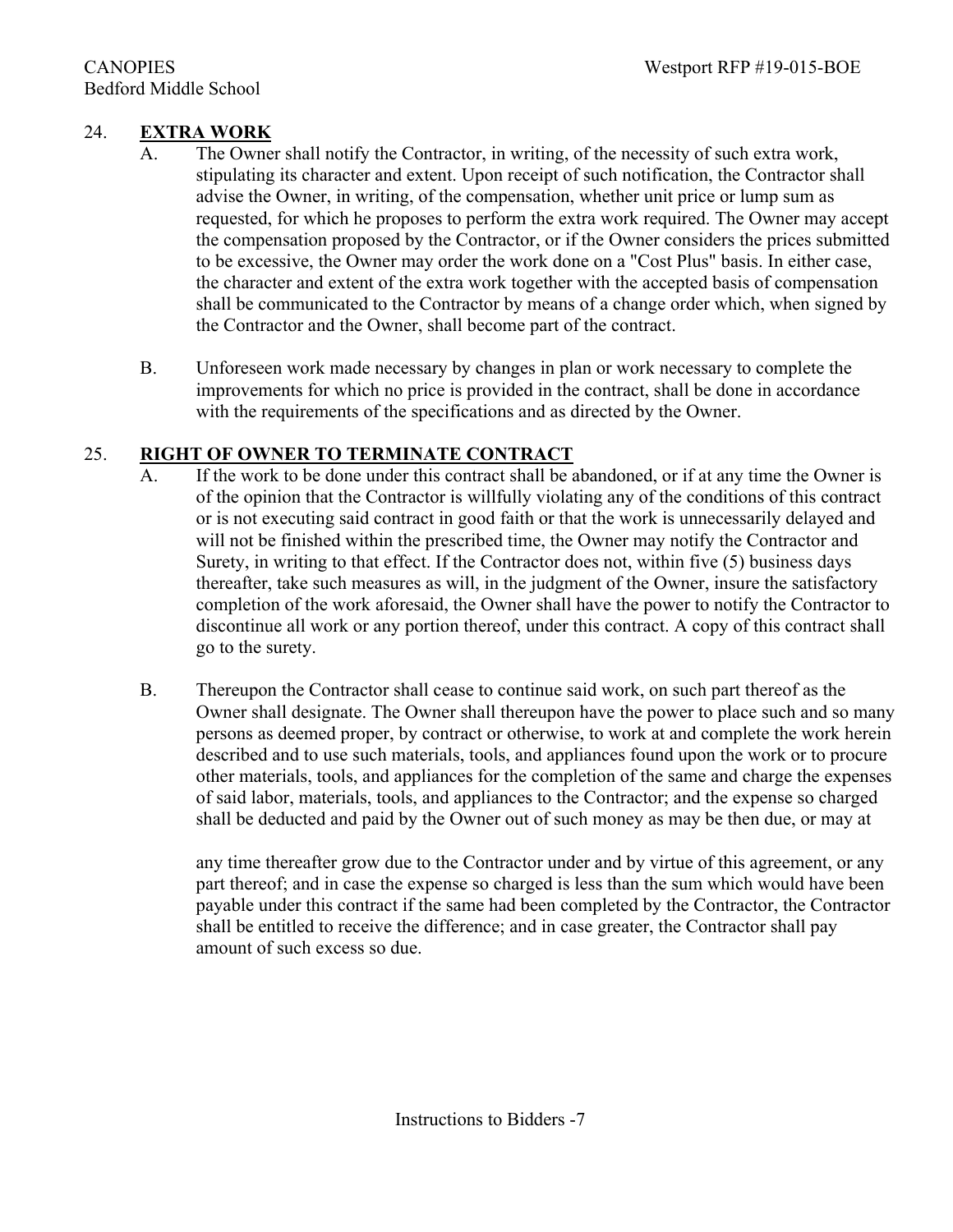### 27. **CERTIFICATIONS**

Contractor shall submit Certification letter that the project when installed will meet all required structural and wind loads based on the current State of CT Codes and Regulations.

#### 28. **CHANGE ORDERS**

The maximum amount of general conditions, overhead, and profit that will be permitted on any change order is a total of 15% including sub-contractor general conditions, overhead, and profit

#### 29. **DRAWINGS AND SPECIFICATIONS**

Drawings and Specifications: In the event of a conflict between the drawings and specifications, the more stringent description shall take precedence.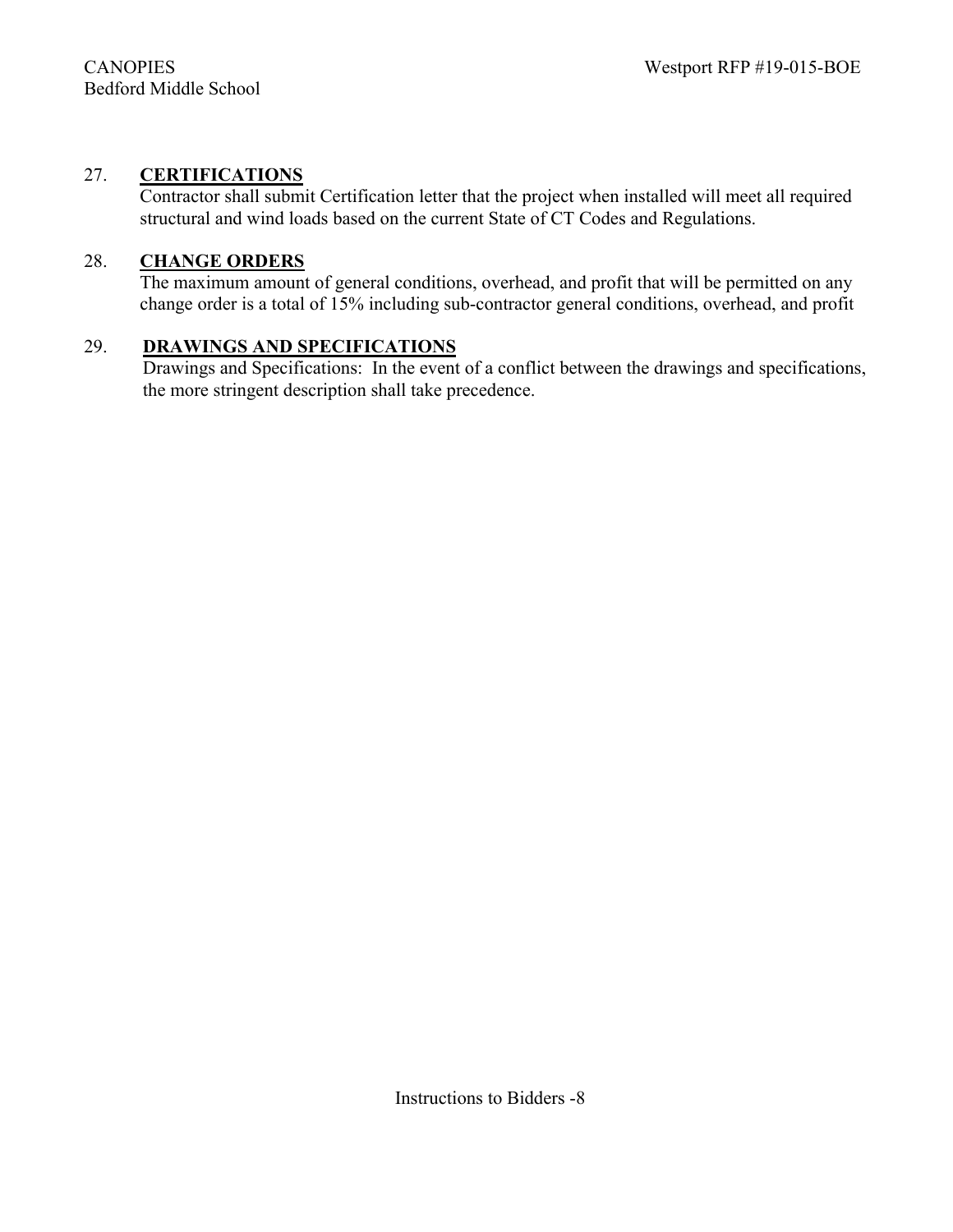## **INSURANCE REQUIREMENTS Vendors/Contractors/Users of Town of Westport Properties**

The Vendor/Contractor/User of Town of Westport Property shall purchase and maintain for the life of the contract, from a company or companies with an A.M. Best rating of A- (VII) or better, insurance as required below. Such insurance will protect the Westport Board of Education and the Town of Westport from claims set forth below which may arise out of or result from the Vendor/Contractor/User of Town of Westport Property obligation under the contract, whether such obligations are those of the Vendor/Contractor/User of Town of Westport Property or those of a subcontractor or any person or entity directly or indirectly employed by said Vendor/Contractor/User of Town of Westport Property or by anyone for whose acts said Vendor/Contractor/User of Town of Westport Property may be liable.

A. Workers Compensation:

Vendor/Contractor/User of Town of Westport Property shall provide workers compensation insurance required by law with employers liability limits for at least the amounts of liability for bodily injury by accident of \$ 500,000 each accident and bodily injury by disease of \$500,000.including a waiver of subrogation. If the work is on the water, the Longshore and Harbor Workers Compensation Act coverage is required.

B. Commercial General Liability Insurance:

Vendor/Contractor/User of Town of Westport Property shall provide commercial general liability insurance policy with an edition date of 1986 or later including products and completed operations. Limits should be at least: Bodily injury & property damage with an occurrence limit of \$1,000,000: Personal & advertising injury limit of \$1,000,000 per occurrence: General aggregate limit of \$2,000,000 (other than products and completed operations): Products and completed operations aggregate limit of \$2,000,000. Coverage will continue three years after the completion of the work.

- The policy shall name Westport Board of Education and the Town of Westport as an additional insureds and include ISO Form CG 2010 (07/04) and CG 2037 (07/04).
- Such coverage will be provided on an occurrence basis and will be primary and shall not contribute in any way to any insurance or self-insured retention carried by Westport Board of Education and/or the Town of Westport.
- The policy shall contain a waiver of liability in favor of the Westport Board of Education and the Town of Westport.
- Such coverage shall contain a broad form contractual liability endorsement or wording within the policy form to comply with the hold harmless and indemnity provision of the contract
- A per project aggregate limit of liability endorsement shall apply for any construction contract.
- Deductible and self-insured retentions shall be declared and are subject to the approval of the Westport Board of Education and/or the Town of Westport.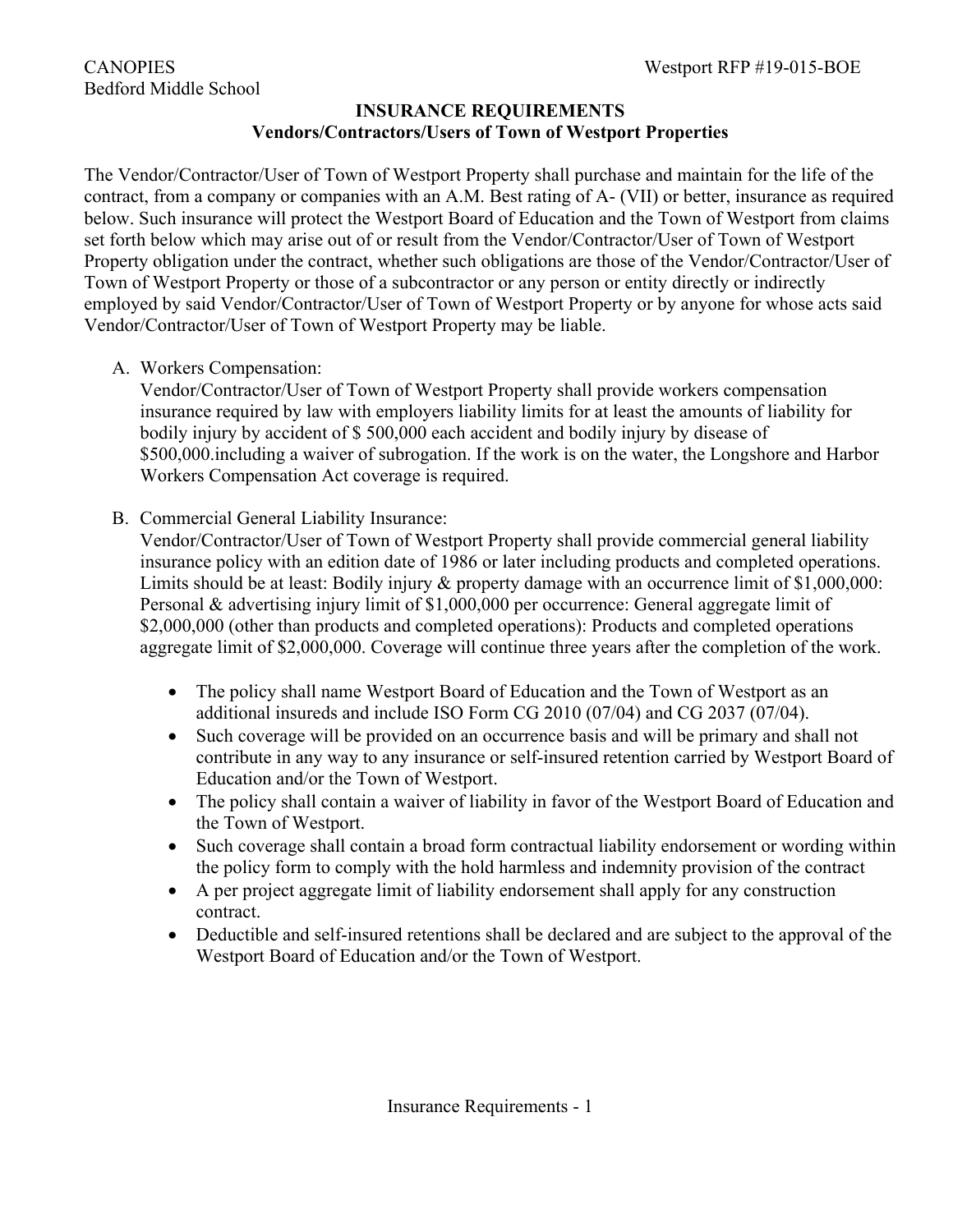C. Commercial Automobile Insurance:

Vendor/Contractor/User of Town of Westport Property shall provide commercial automobile insurance for any owned autos (symbol 1 or equivalent) in the amount of \$1,000,000 each accident covering bodily injury and property damage on a combined single limit basis. Such coverage shall also include hired and non-owned automobile coverage. Policy shall name Westport Board of Education and the Town of Westport as additional insureds.

- D. Umbrella or Excess Liability Insurance: Vendor/Contractor/User of Town of Westport Property shall provide an umbrella or excess liability policy in excess (without restriction or limitation) of those limits and coverages described in items (A) through (C). Such policy shall contain limits of liability in the amount of \$5,000,000 each occurrence and \$5,000,000 in the aggregate.
- E. Errors & Omissions Insurance:

If the agreement is for professional services, the Vendor/Contractor/User of Town of Westport Property shall provide errors & omissions insurance for liability resulting from the negligent performance of professional duties or operations. Such policy shall contain limits of liability in the amount of \$1,000,000 each occurrence and \$3,000,000 in the aggregate. The policy shall name Westport Board of Education, the Town of Westport, and the Architect as additional insureds.

F. Educators Errors & Omissions Insurance:

If the agreement is for educational services, the Vendor/Contractor/User of Town of Westport Property shall provide educator errors & omissions for liability resulting arising out of any breach of duty, neglect, error, misstatement, or omission committed in the course of their duties. Such policy shall contain limits of liability in the amount of \$1,000,000 each occurrence and \$1,000,000 in the aggregate. The policy shall name Westport Board of Education and the Town of Westport as additional insureds.

G. Contractors Pollution Liability:

If the agreement includes work involving abatement, removal, clean-up or handling of any pollutant or hazardous material, the Vendor/Contractor/User of Town of Westport Property shall provide pollution liability insurance, including products and completed operations and contractual liability coverage of not less than \$5,000,000 each occurrence and \$5,000,000 in the aggregate for this project. The policy shall name Westport Board of Education and the Town of Westport as additional insureds and waive subrogation in favor of Westport Board of Education and the Town of Westport.

As to the insurance required, the insurer(s) and/or their authorized agents shall provide Westport Board of Education with certificates of insurance prior to execution of the contract by Westport Board of Education and the successful bidder, describing the coverage and prior to 30 days of any renewal. The certificate will include a copy of the additional insured and contractual liability endorsements.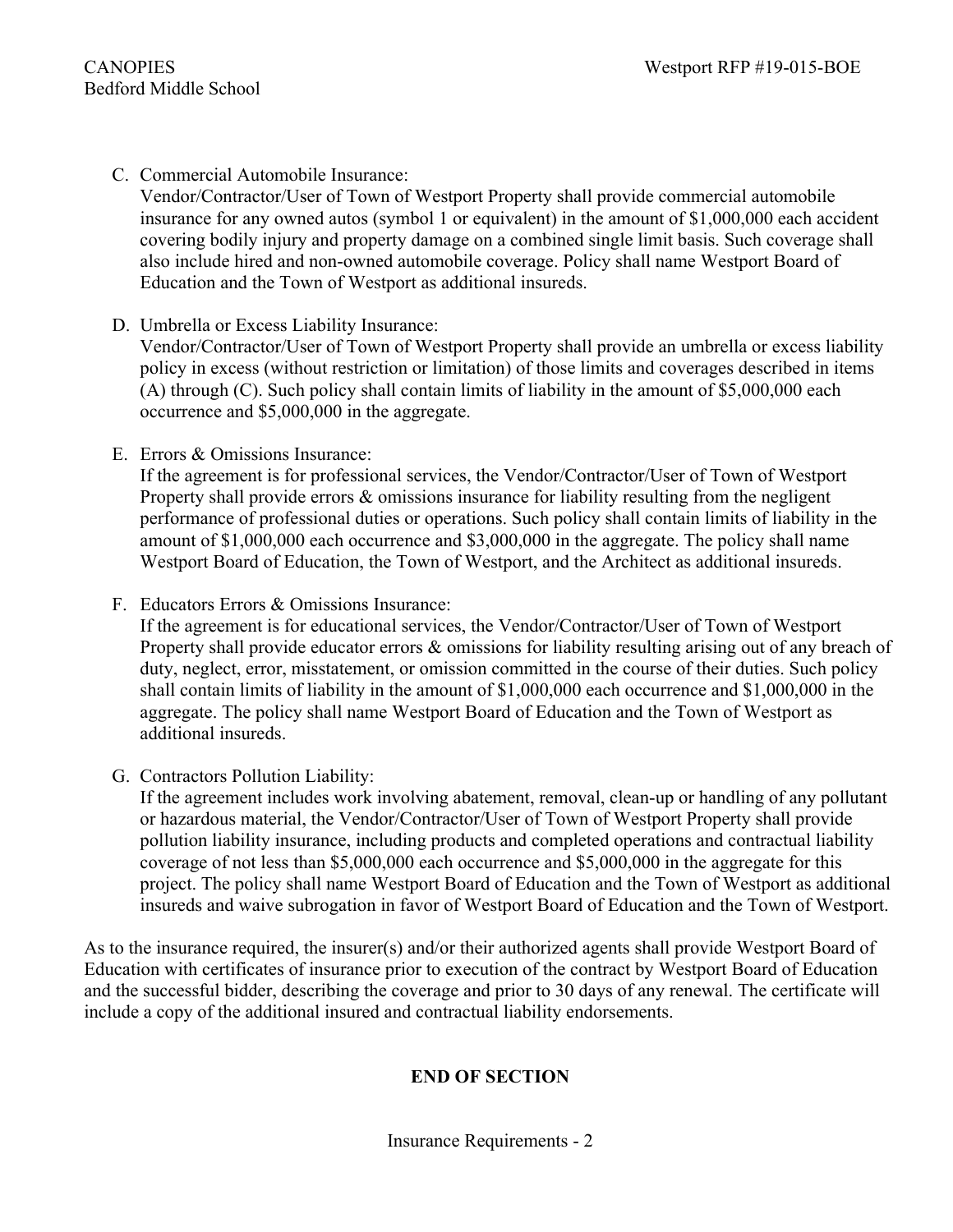### PART ONE - GENERAL

#### 1.1 DESCRIPTION

#### Work Included:

Throughout the Contract Documents, reference is made to codes and standards which establish qualities and types of workmanship and materials, and which establish methods for testing and reporting on the pertinent characteristics.

Where materials or workmanship are required by these Contract Documents to meet or Exceed the specifically named codes or standards, it is the Contractor's responsibility to provide materials and workmanship which meet or exceed the specifically named code or standard.

It is also the Contractor's responsibility, when so required by the Contract Documents or by written request from the Architect, to deliver to the Architect all required proof that the materials or workmanship, or both, meet or exceed the requirements of the specifically named code or standard. Such proof shall be in the form required to be copies of a certified report of tests conducted by a testing agency approved for that purpose by the Architect.

#### 1.2 QUALITY ASSURANCE

Familiarity with pertinent codes and standards: In procuring all items used in this work, it is the Contractor's responsibility to verify the detailed requirements of the specifically named codes and standards and to verify that the items procured for use in this work meet or exceed the specified requirements.

Rejection of non-complying items: The Architect reserves the right to reject items incorporated into the work which fail to meet the specified minimum requirements. The Architect further reserves the right, and without prejudice to other recourse the Architect may take, to accept non-complying items subject to an adjustment in the Contract Amount as approved by the Architect and the Owner.

Applicable standards: Listed in these Specifications include, but are not necessarily limited to, standards produced by the following agencies and organizations: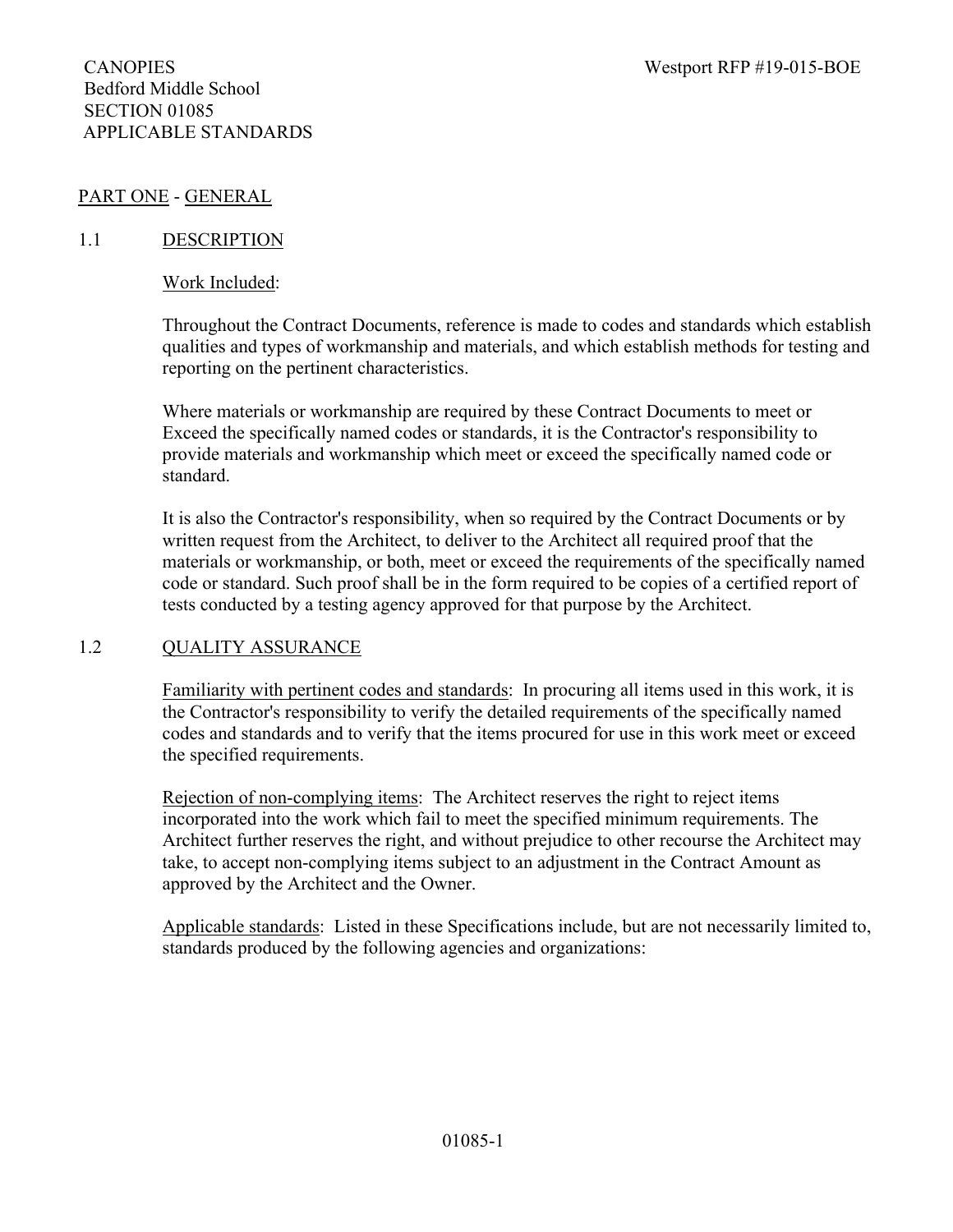# Bedford Middle School

| 1.  | <b>ACI</b>    | American Concrete Institute, Box 18150, Redford Station, Detroit, MI 48219.                                                                                 |
|-----|---------------|-------------------------------------------------------------------------------------------------------------------------------------------------------------|
| 2.  | <b>AISC</b>   | American Institute of Steel Construction, Inc., 1221 Avenue of the Americas, New<br>York, NY 10020.                                                         |
| 3.  | <b>ANSI</b>   | American National Standards Institute                                                                                                                       |
| 4.  | <b>ASTM</b>   | American Society for Testing and Materials, 1916 Race Street, Philadelphia, PA<br>19111.                                                                    |
| 5.  | <b>NEC</b>    | National Electrical Code (see NFPA).                                                                                                                        |
| 6.  | <b>NEMA</b>   | National Electrical Manufacturers Association, 155 East 44th Street, New York, NY<br>10017.                                                                 |
| 7.  | <b>NFPA</b>   | National Fire Protection Association, 470 Atlantic Avenue, Boston, MA 02210.                                                                                |
| 8.  | <b>SDI</b>    | Steel Deck Institute, 135 Addison Avenue, Elmhurst, IL 60125.                                                                                               |
| 9.  | <b>TCA</b>    | Tile Council of America, Inc., P.O. Box 326, Princeton, NJ 08540.                                                                                           |
| 10. | UL            | Underwriter's Laboratories, Inc., 207 East Ohio Street, Chicago, IL 60611.                                                                                  |
| 11. |               | Fed. Specs. and Fed. Standards<br>Specifications Sales (3FRI), Building 197 Washington Navy Yard, General Services<br>Administration, Washington, DC 20407. |
| 12. | BC            | State of Connecticut, Basic Building Code.                                                                                                                  |
| 13. | <b>CDOT</b>   | State of Connecticut Department of Transportation - Standard Specification for Road,<br>Bridges, and Incidental Construction.                               |
| 14. | <b>NBFU</b>   | National Bureau of Fire Underwriters                                                                                                                        |
| 15. | <b>ASME</b>   | American Society of Mechanical Engineers, United Engineering Center, 345 East 47th<br>Street, New York, NY 10017.                                           |
| 16. | <b>ASHRAE</b> | American Society of Heating, Refrigerating, and Air Conditioning Engineers, 345 East<br>47th Street, New York, NY 10017.                                    |
| 17. |               | SMACNA Sheet Metal and Air Conditioning Contractors National Association, Inc., 1611 North<br>Kent Street, Arlington, VA 22209.                             |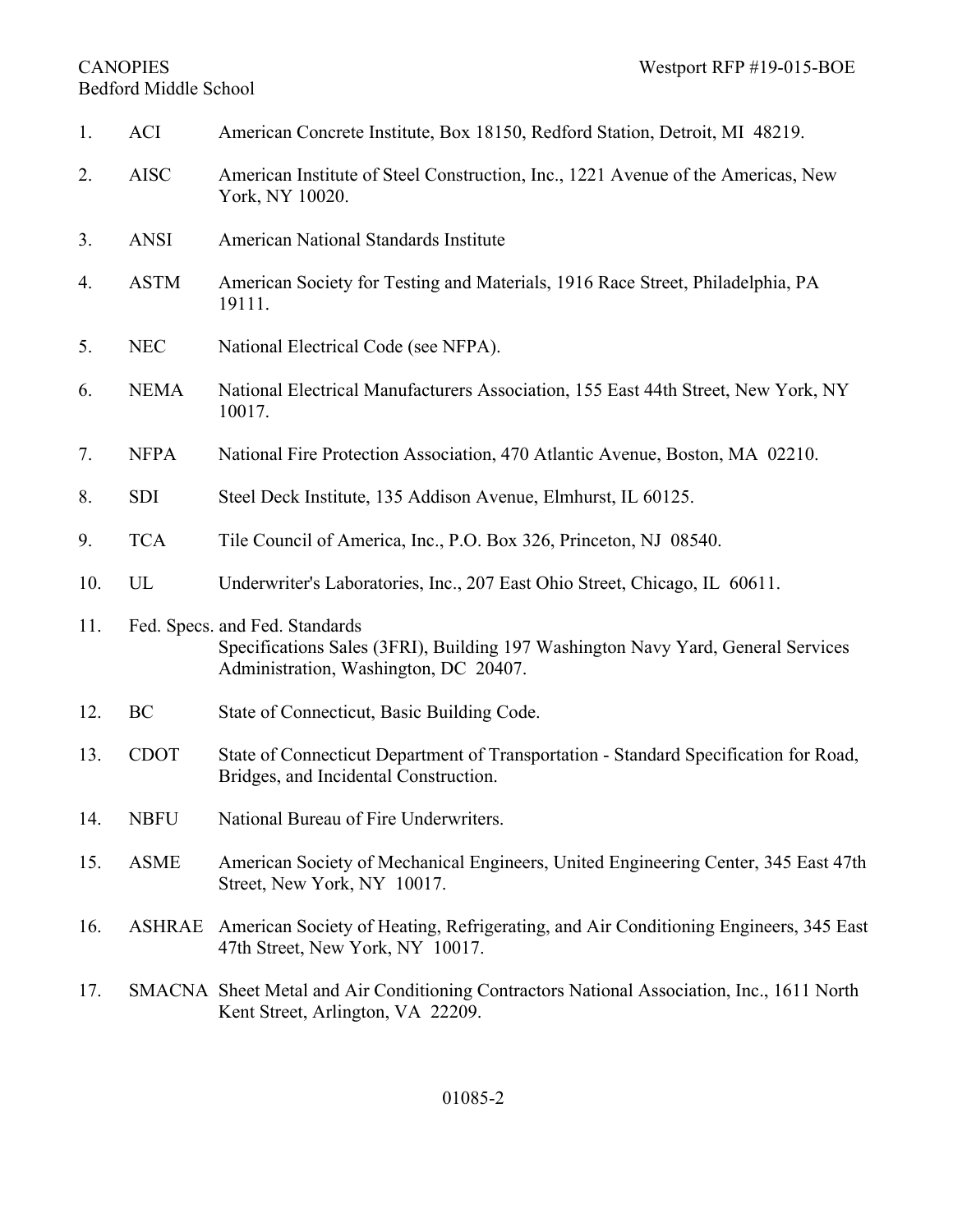# Bedford Middle School

18. AMCA Air Moving and Conditioning Association, 205 West Touhy Avenue, Park Ridge, IL. 19. ADA Americans with Disabilities Act 20. NCAA National Collegiate Athletic Association 21. UFAS Uniform Federal Accessibility Standards 22. CT Connecticut 23. IBC International Building Code 24. Applicable Codes 2018 Connecticut State Building Code including the following: Connecticut Supplement, 2018 2015 International Building Code 2015 International Existing Building Code 2015 International Energy Code 2015 International Mechanical Code 2015 International Plumbing Code 2017 NFPA 70 National Electric Code 2015 International Fire Code 2015 Connecticut State Fire Safety Code ICC/ANSI A117.1 – 2009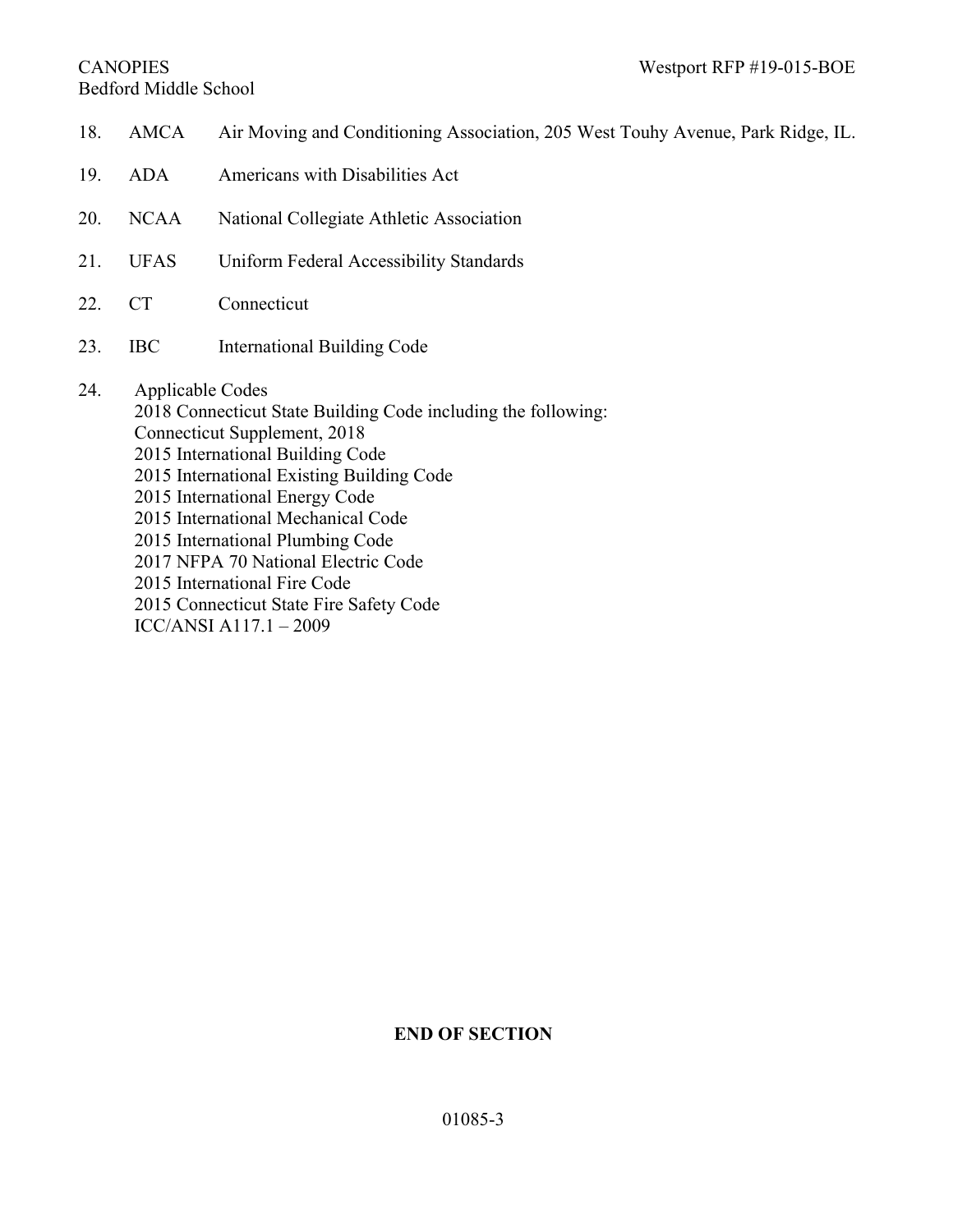## PART ONE - GENERAL

#### 1.1 DESCRIPTION

#### Work Included:

Wherever possible throughout the Contract Documents the minimum acceptable quality of workmanship and materials has been defined by manufacturer's name and catalogue number, reference to recognized industry and government standards, or description of required attributes and performance.

To ensure that the specified products are furnished and installed in accordance with design intent, procedures have been established for advance submittal of design data and for their review by the Architect.

Make all submittals required by the Contract Documents, and revise and resubmit as necessary to establish compliance with the specified requirements.

Related Work Described Elsewhere: Individual requirements for submittals are described in pertinent other Sections of these Specifications.

#### 1.2 QUALITY ASSURANCE

Coordination of Submittals: Prior to each submittal, carefully review and coordinate all aspects of each item being submitted and verify that each item and the submittal for it conforms in all respects with the requirements of the Contract Documents. By affixing the Contractor's signature to each submittal, certify that this coordination has been performed.

#### Certificates of Compliance:

Certify that all materials used in the work comply with all specified provisions thereof, certification shall not be construed as relieving the Contractor from furnishing satisfactory materials if, after tests are performed on selected samples, the material is found to not meet specified requirements.

#### 1.3 SUBMITTALS

Make all submittals of shop drawings, samples, requests for substitution and other items in strict accordance with this Section.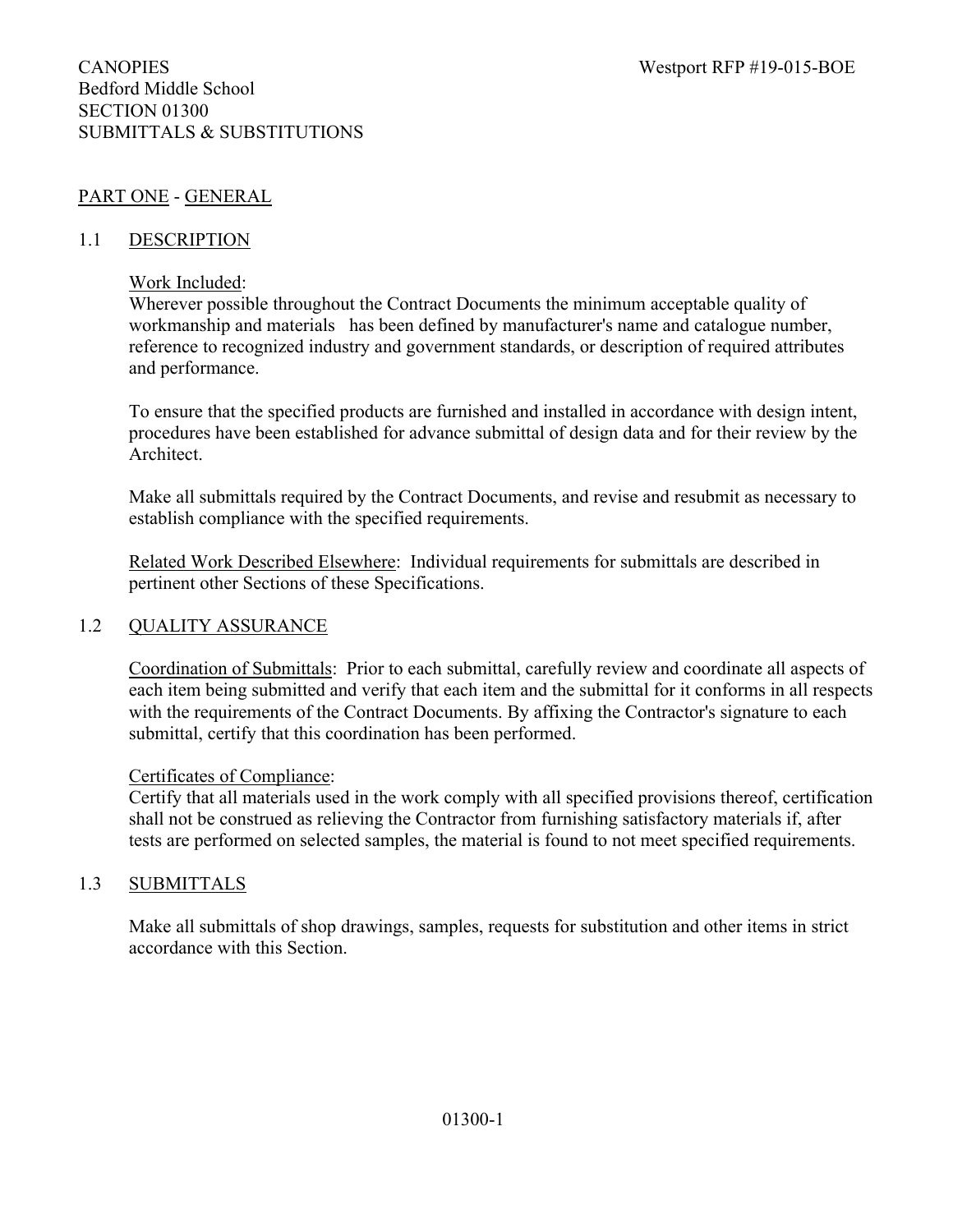#### PART TWO - PRODUCTS

#### 2.1 SUBMITTAL SCHEDULE

General: Compile a complete and comprehensive schedule of all submittals anticipated to be made during progress of the work. Include a list of each type of item for which Contractor's Drawings, Shop Drawings, Certificates of Compliance, Material Samples, Guarantees, or other types of submittals are required.

#### 2.2 SHOP DRAWINGS AND COORDINATION DRAWINGS

#### Shop Drawings:

- a. Scale and Measurements: Make all shop drawings accurately to a scale sufficiently large to show all pertinent aspects of the item and its methods of connection to the work.
- b. Type of prints required: Electronic submittals with the approved stamp and signature of the contractor on them.
- c. Reproduction of reviewed shop drawings: Printing and distribution of reviewed shop drawings for the Architect's use will be by the Contractor.

#### 2.3 MANUFACTURER'S LITERATURE

General: Where contents of submitted literature from manufacturers includes data not pertinent to the submittal, clearly indicate which portion of the contents is being submitted for review.

Number of Copies Required: All submittals are to be electronic submittals with the contractor's signature and stamp of approval on them.

#### 2.4 SAMPLES

Accuracy of Samples: Samples shall be of the precise article proposed to be furnished.

Number of Samples Required: Unless otherwise specified, submit all samples in the quantity which is required to be returned plus one which will be retained by the Architect.

Reuse of Samples: In situations specifically so approved by the Architect, the Architect's retained sample may be used in the construction as one of the installed items.

Rejected Sample: Rejected samples will not be returned. A letter of rejection will be issued.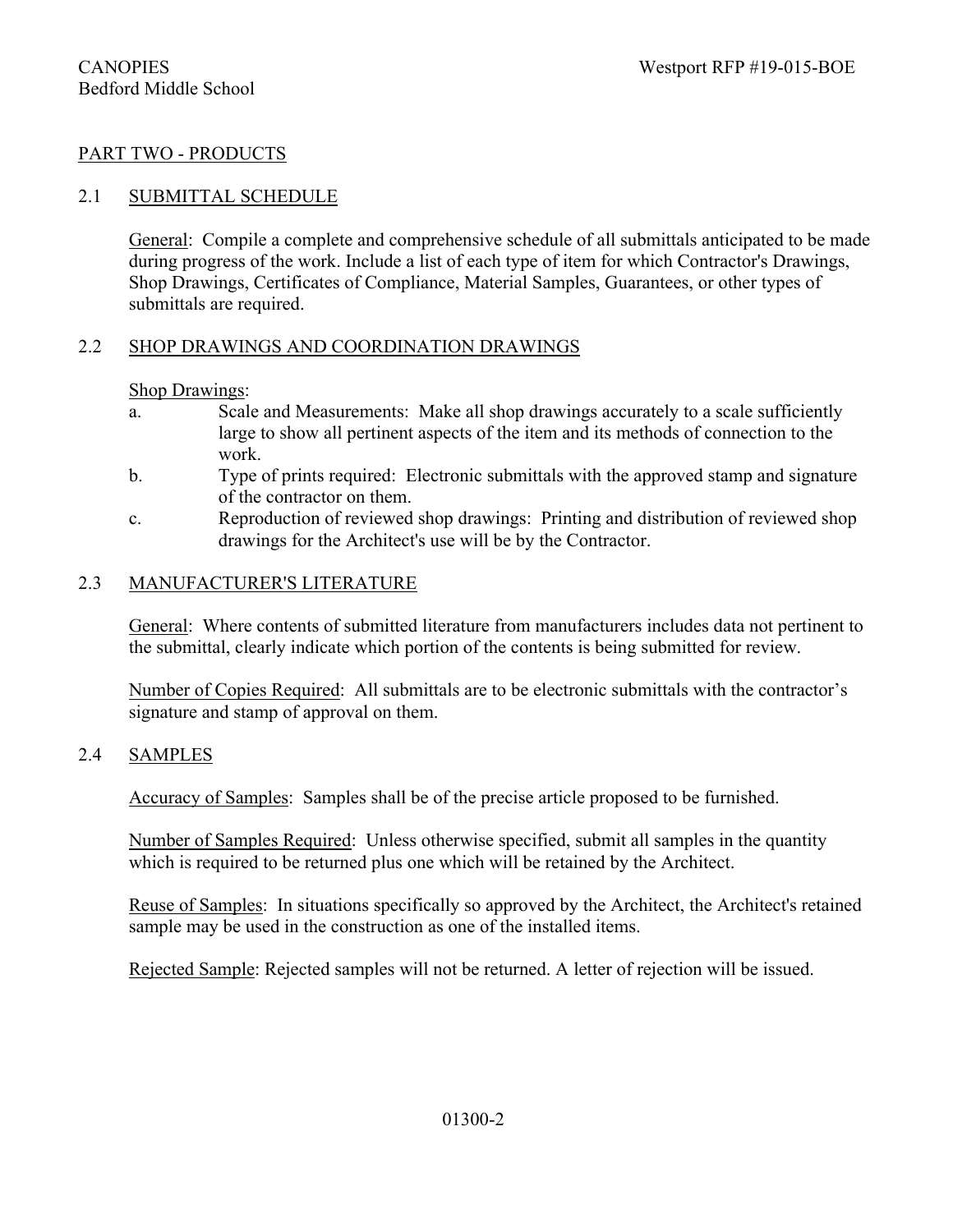#### 2.5 COLORS AND PATTERNS

Unless the precise color and pattern is specifically described in the Contract Documents, and whenever a choice of color or pattern is available in a specified product, submit accurate color and pattern charts to the Architect for review and selection.

#### 2.6 SUBSTITUTIONS

#### Approval Required:

- a. The Contract is based on the standards of quality established in the Contract Documents.
- b. All products proposed for use, including those specified by required attributes and performance shall require approval by the Architect before being incorporated into the work.
- c. Do not substitute materials, equipment, or methods unless such substitution has been specifically approved for this work by the Architect.

#### "Or Equal":

- a. Where the phrase "or equal" or "or equal as approved by the Architect" occurs in the Contract Documents, do not assume that materials, equipment, or methods will be approved as equal unless the items has been specifically approved for this work by the Architect.
- b. The decision of the Architect shall be final.

#### PART THREE - EXECUTION

#### 3.1 IDENTIFICATION OF SUBMITTALS

General: Consecutively number all submittals. Accompany each submittal with a Letter of Transmittal containing all pertinent information required for identification and checking of submittals.

Identify each sample and shop drawing with the project name. Contractors name, producer name and brand and the specification section number.

Re-submittals: When material is resubmitted for any reason, transmit under a new Letter of Transmittal.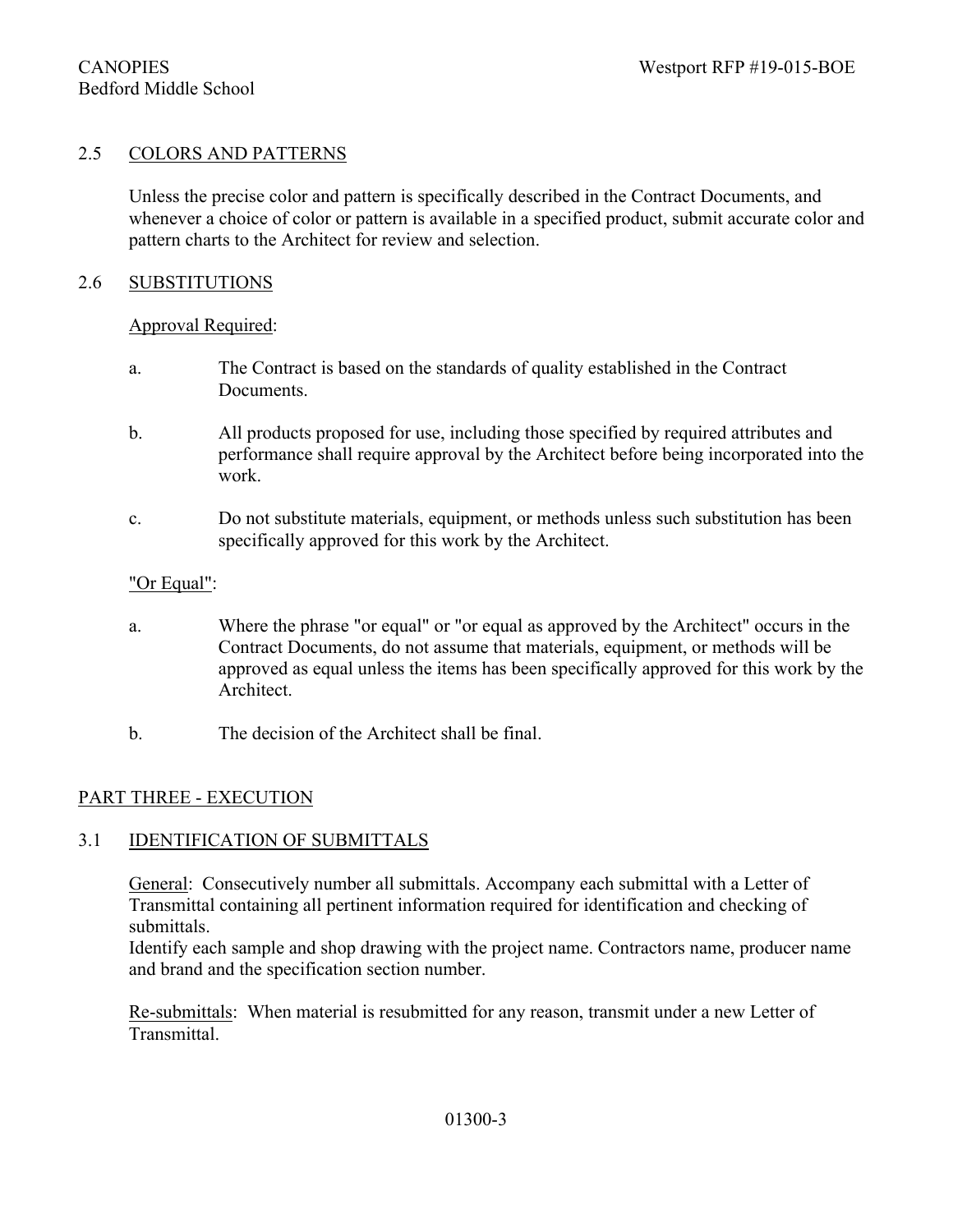#### 3.2 COORDINATION OF SUBMITTALS

General: Prior to submittal for approval use all means necessary to fully coordinate all material including, but not necessarily limited to:

- 1. Determine and verify all interface conditions, catalog numbers, and similar data.
- 2. Coordinate with other trades as required.
- 3. Clearly indicate all deviations from requirements of the Contract Documents.

Grouping Submittals: Unless otherwise specified, make all submittals in groups containing all associated items to ensure that information is available for checking each item when it is received. Partial submittals may be rejected as not complying with the provisions of the Contract Documents and the Contractor shall be strictly liable for all delays so occasioned.

## 3.3 TIMING OF SUBMITTALS

General: Make all submittals far enough in advance of scheduled dates for installation to provide all time required for reviews, for securing necessary approvals, for possible revisions and resubmittals, and for placing orders and securing delivery.

Architect's review time: In scheduling, allow at least ten calendar days for review by the Architect following his receipt of the submittal.

Delays: Delays caused by tardiness in receipt of submittals will not be an acceptable basis for extension of the contract completion date.

#### 3.4 ARCHITECT'S REVIEW

General: Review by the Architect shall not be construed as a complete check; but only that the general method of construction and detailing is satisfactory. Review shall not relieve the Contractor from responsibility for errors which may exist.

Revisions: Make all revisions required by the Architect. If the Contractor considers any required revision to be a change, he shall so notify the Architect as provided for under "Changes" in the General Conditions. Show each drawing revision by number, date, and subject in a revision block on the drawing. Make only those revisions directed or approved by the Architect.

#### 3.5 CONTRACTORS REVIEW

The Contractor MUST review, approve, and sign the shop drawings prior to submittal to the Architect. The Contractor is responsible for quantities, dimensions and verification of field conditions.

#### 3.6 RESUBMITTALS

When any shop drawing or sample is required to be submitted more than two times for review the Contractor shall pay the cost for the Engineer and/or architect to review the additional submittals. The Architect/Engineer will bill the Owner for the extra cost and the Owner will backcharge the contractor for this expense.

#### **END OF SECTION** 01300-4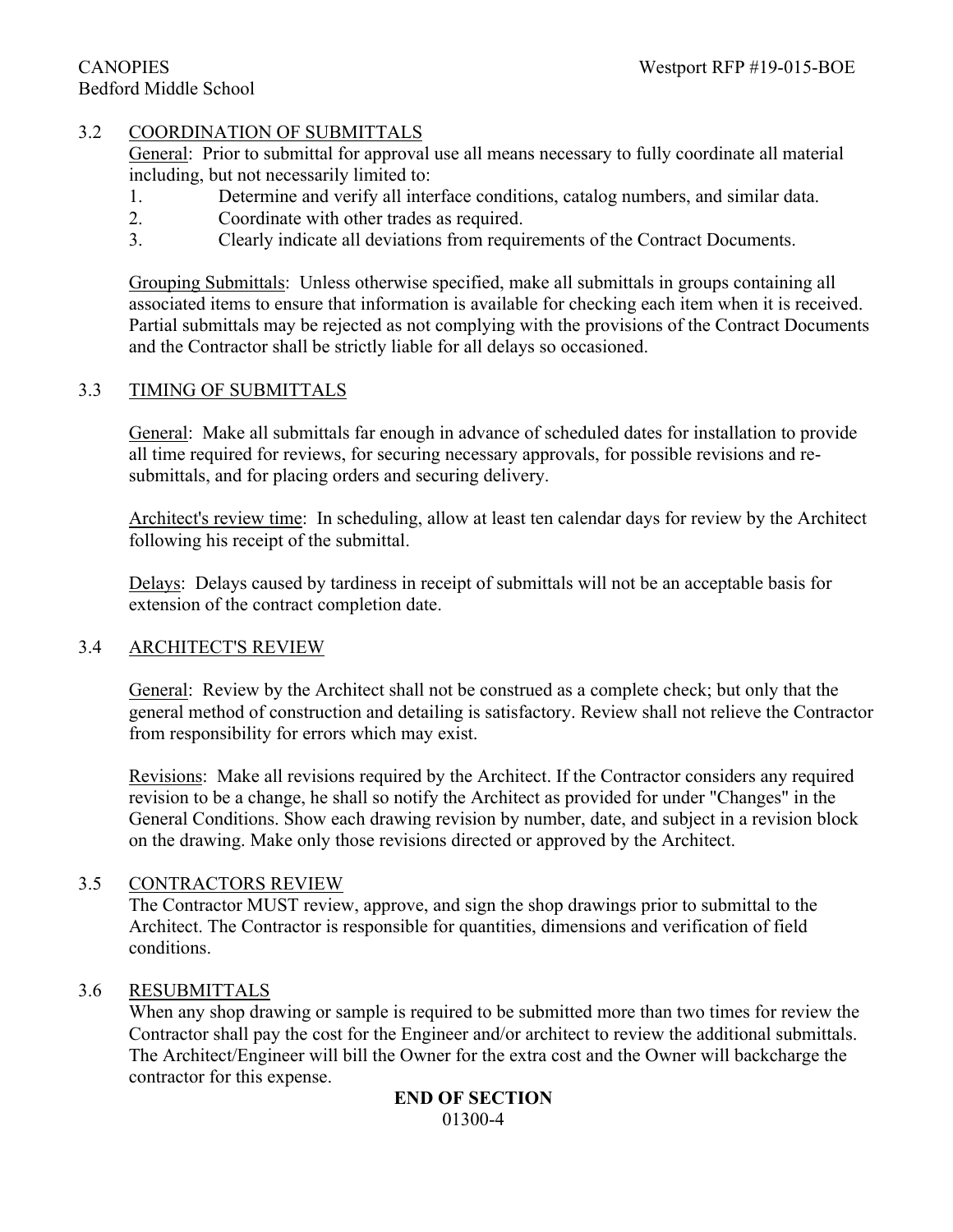#### PART 1 - GENERAL

#### 1.1 LABORATORY TESTING

The Owner will select and pay costs of all initial tests and reports listed in the various Sections.

#### 1.2 QUALIFICATION OF LABORATORY

The construction inspection and materials testing laboratory selected will substantially comply with the basic requirements of ASTM E329-77, "Recommended Practice for Inspection and Testing Agencies for Concrete, Steel, and Bituminous Materials as Used in Construction" and will submit to the Architect a copy of the report of inspection of their facilities made by the Materials Reference Laboratory of the National Bureau of Standards during the most recent tour of such inspection, together with a memorandum stating steps taken to remedy deficiencies reported by this inspection.

Testing machines and instrumentation employed by the laboratory shall be calibrated at intervals not exceeding 12 months by devices of accuracy traceable to the National Bureau of Standards; and the laboratory will submit to the Architect applicable documentation of calibration.

#### 1.3 AUTHORITY AND DUTIES OF THE LABORATORY

The Laboratory will not be authorized to revoke, alter, relax, enlarge, or release any requirements of the Contract Documents or to approve or accept any portion of the work. When it appears that the material furnished or work performed by the Contractor fails to fulfill Contract Document requirements, the laboratory will promptly direct the attention of the Architect and the Contractor to such deficiencies.

Results of all testing specified will be documented in report form and 4 copies of each report will be issued promptly and directly to the Architect for review and distribution.

#### 1.4 RESPONSIBILITIES AND DUTIES OF CONTRACTOR

The use of laboratory services shall in no way relieve the Contractor of his responsibility to furnish materials and construction in full compliance with the requirements of the Contract Documents.

To facilitate testing services, the Contractor shall cooperate with the laboratory and secure and deliver to the Architect or to the laboratory, without extra cost to the Owner,

Preliminary representative samples of the materials he proposes to use and which are required to be tested.

01400-1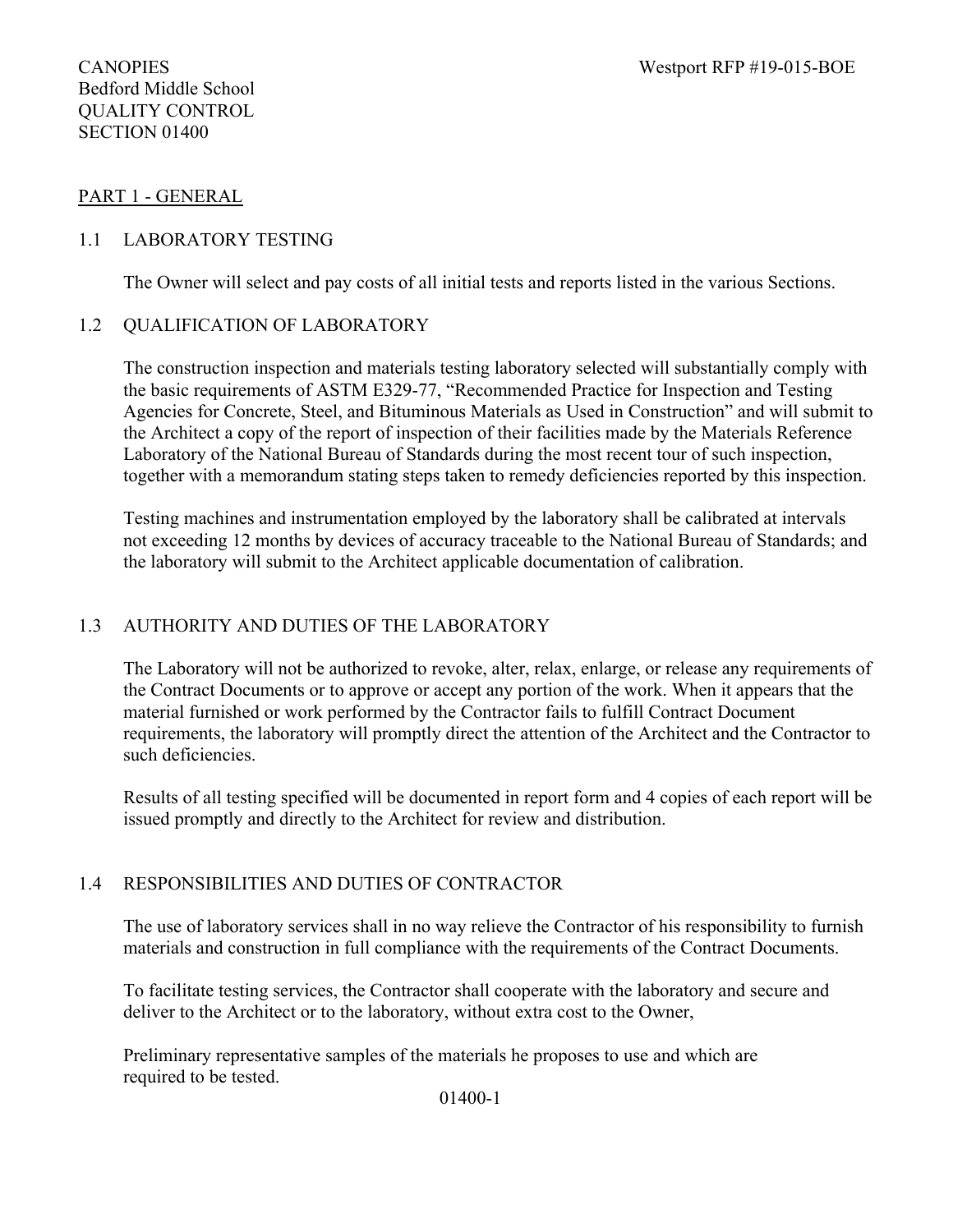# Bedford Middle School

Furnish such casual labor and all facilities which are necessary to obtain and handle samples at the project and to facilitate the specified inspections.

Advise the laboratory sufficiently in advance of operations to allow for completion of tests and for the assignment of personnel.

Provide and maintain for the sole use of the laboratory adequate facilities for safe storage and proper curing of such test specimens which must remain on the project sire prior to testing.

Pay the laboratory for such tests or inspections as are performed exclusively for the Contractor's convenience, and for such retests as may be occasioned by initial nonconformance of the materials with the Contract Documents.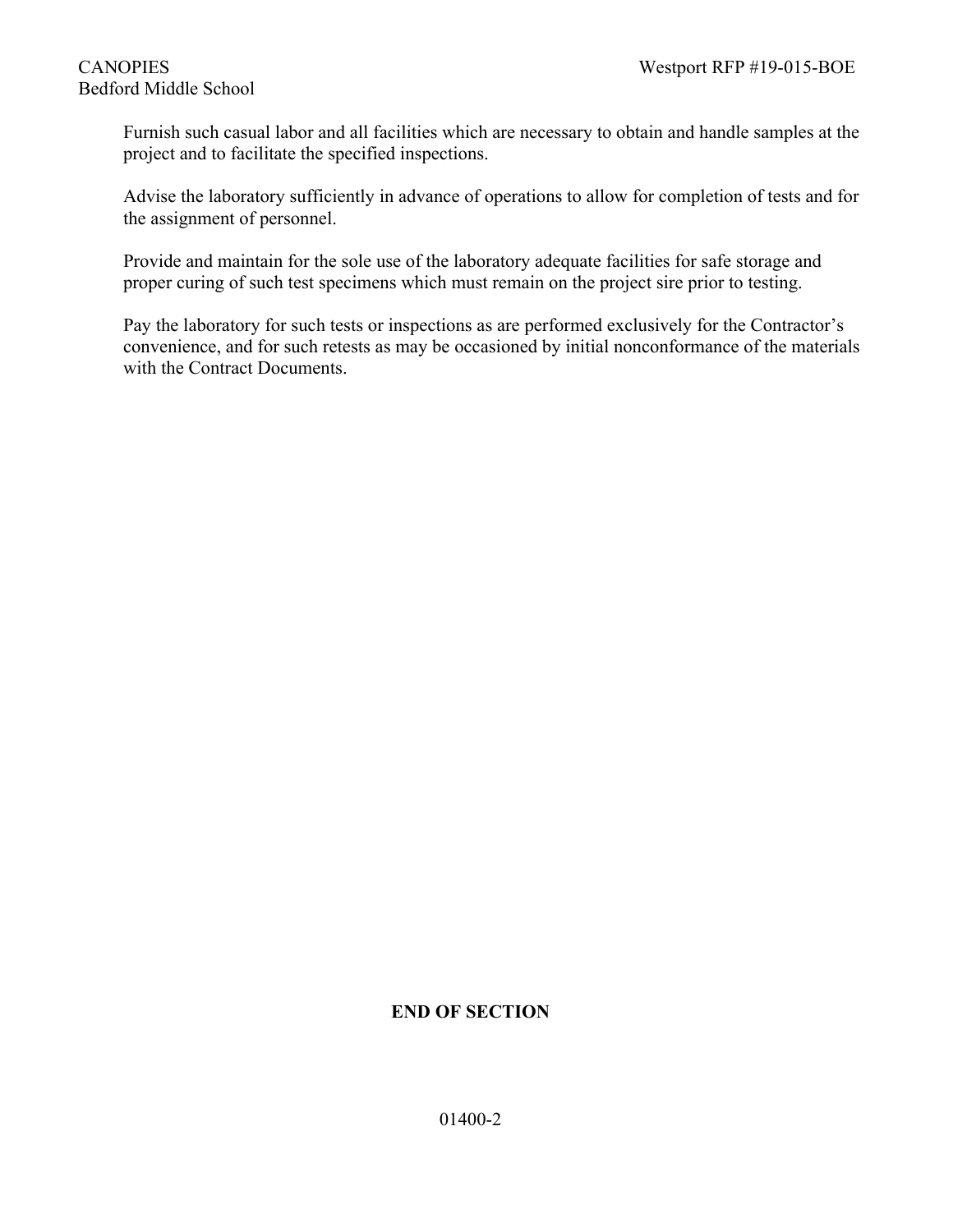## Bedford Middle School SECTION 01500 TEMPORARY FACILITIES

#### PART ONE - GENERAL

#### 1.1 DESCRIPTION

Work Included: Temporary facilities and controls required for this work include, but are not necessarily limited to:

- 1. Enclosures such as tarpaulins, barricades, and canopies including those required to provide a separation between the area of construction and the remaining areas.
- 2. All pertinent safety regulations; ladders, planks, hoists, barricades, and similar items normally furnished by the individual trades in execution of their own portions of the work.
- 3. Temporary electricity for construction.
- 4. Temporary sanitary (toilet) facilities
- 5. Construction fence around the perimeter of the construction area. Minimum 5ft high.

#### 1.2 PRODUCT HANDLING

Use all means necessary to maintain temporary facilities and controls in proper and safe condition throughout progress of the work.

#### PART TWO - PRODUCTS

#### 2.1 UTILITIES

General: All temporary facilities shall be subject to the Architect's approval and shall be provided by the contractor as required.

Electricity: Electrical contractor shall furnish and install all necessary temporary wiring, as required to provide adequate power and artificial lighting at all points where required for work and safety.

#### 2.2 ENCLOSURES

Furnish, install and maintain for the duration of construction all required scaffolds, tarpaulins, barricades, canopies, warning signs, steps, bridges, platforms, and other temporary construction necessary for proper completion of the work in compliance with all safety and other regulations.

Furnish and install a construction fence around the perimeter of the construction area. Fence to be a minimum of 5 ft high.

#### PART THREE - EXECUTION

#### 3.1 MAINTENANCE AND REMOVAL

Maintain all temporary facilities and controls as long as needed for the safe and proper completion of the work. Remove all facilites at the completion of the project.

#### **END OF SECTION** 01500-1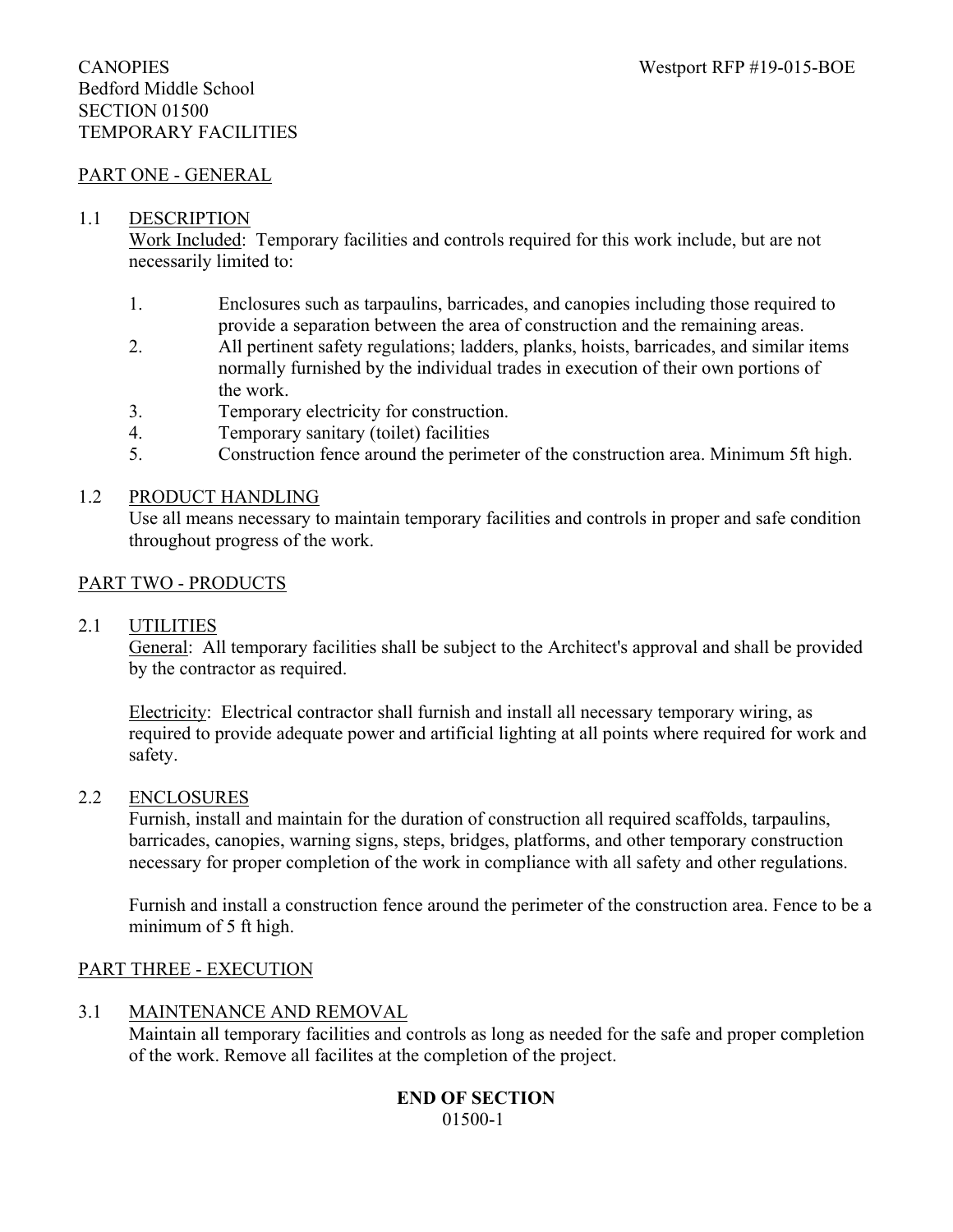## PART ONE - GENERAL

#### 1.1 DESCRIPTION

Work Included: Throughout the construction period, maintain the building and site in a standard of cleanliness as described in this Section.

Related Work Described Elsewhere: In addition to standards described in this Section, comply with all requirements for cleaning up as described in various other sections of these Specifications.

#### 1.2 QUALITY ASSURANCE

Inspection: Conduct daily inspection, to verify that requirements of cleanliness are being met.

Codes and Standards: In addition to the standards described in this Section, comply with all pertinent requirements of governmental agencies having jurisdiction.

#### PART TWO - PRODUCTS

#### 2.1 CLEANING MATERIALS AND EQUIPMENT

Provide all required personnel, equipment, and materials needed to maintain the specified standard of cleanliness.

#### 2.2 COMPATIBILITY

Use only the cleaning materials and equipment, which are compatible with the surface being cleaned, as recommended by the manufacturer of the material.

#### PART THREE - EXECUTION

#### 3.1 PROGRESS CLEANING

Retain all stored items in an orderly arrangement allowing maximum access, not impeding drainage or traffic, and providing the required protection of materials.

Do not allow the accumulation of scrap, debris, water material, and other items not required for construction of this work.

Maintain the site and building in a neat and orderly condition at all times.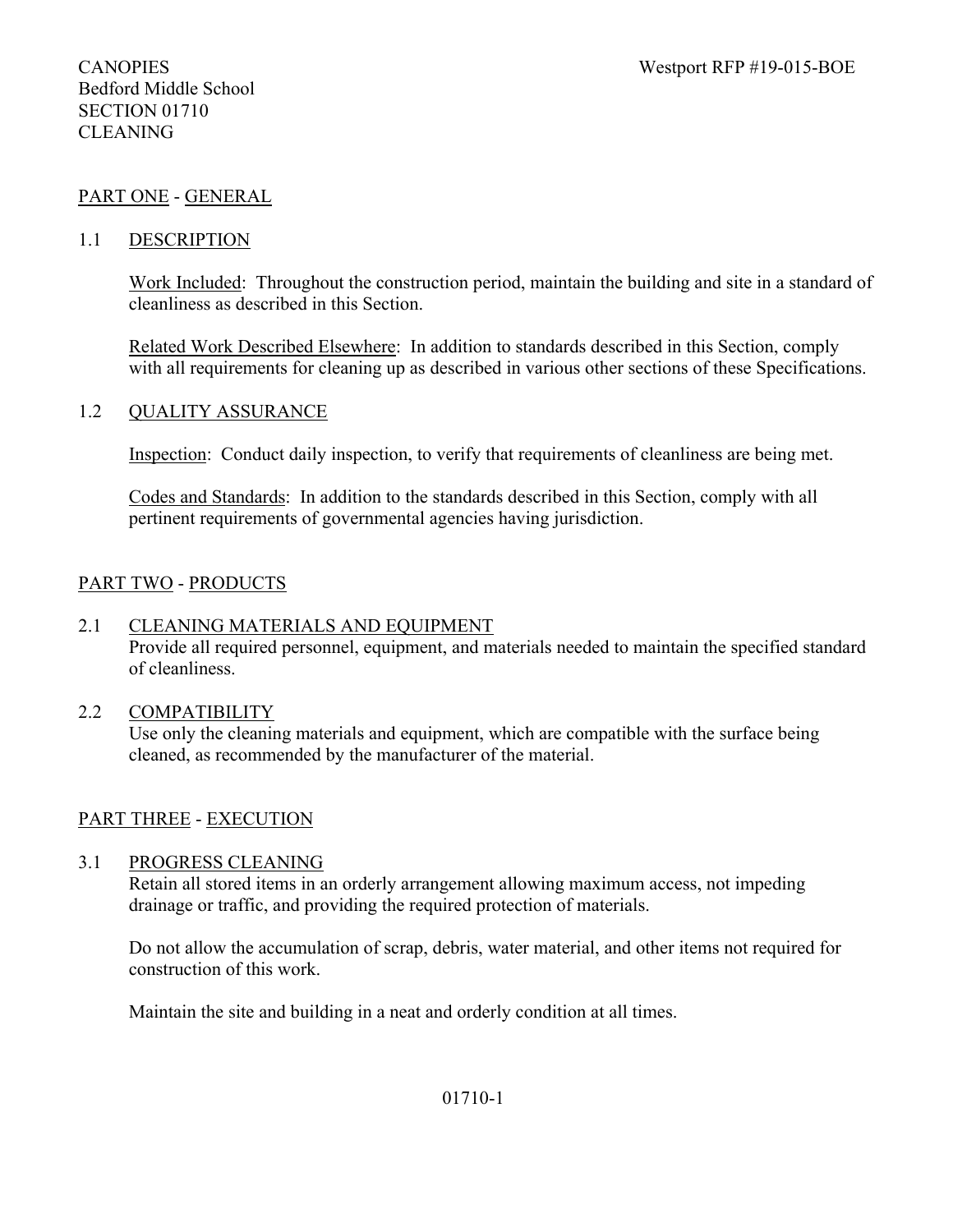# Bedford Middle School

Daily, and more often if necessary, inspect the structures and pick up all scrap, debris, and waste material. Remove all such items to the place designated for their storage.

As required preparatory to installation of succeeding materials, clean the structures or pertinent portions thereof to the degree of cleanliness recommended by the manufacturer of the succeeding materials, using all equipment and materials required to achieve the required cleanliness.

## 3.2 FINAL CLEANING

General: Prior to completion of the work, remove from the job site all tools, surplus materials, equipment, scrap, debris, and waste.

Site: Unless otherwise specifically directed by the Architect, broom clean all paved areas on the site directly adjacent to the area of construction. Completely remove all resultant debris.

Exterior: Visually inspect all exterior surfaces and remove all traces of soil, waste materials, smudges, and other foreign matter. Remove all traces of splashed materials from adjacent surfaces.

Interior: Visually inspect all interior surfaces and remove all traces of soil, waste material, smudges, and other foreign matter. Remove all traces of splashed materials from adjacent surfaces. Remove all paint droppings, spots, stains, and dirt from finished surfaces. Leave area "Broom Clean".

Windows: Wash and clean all windows. Remove all stickers on glass.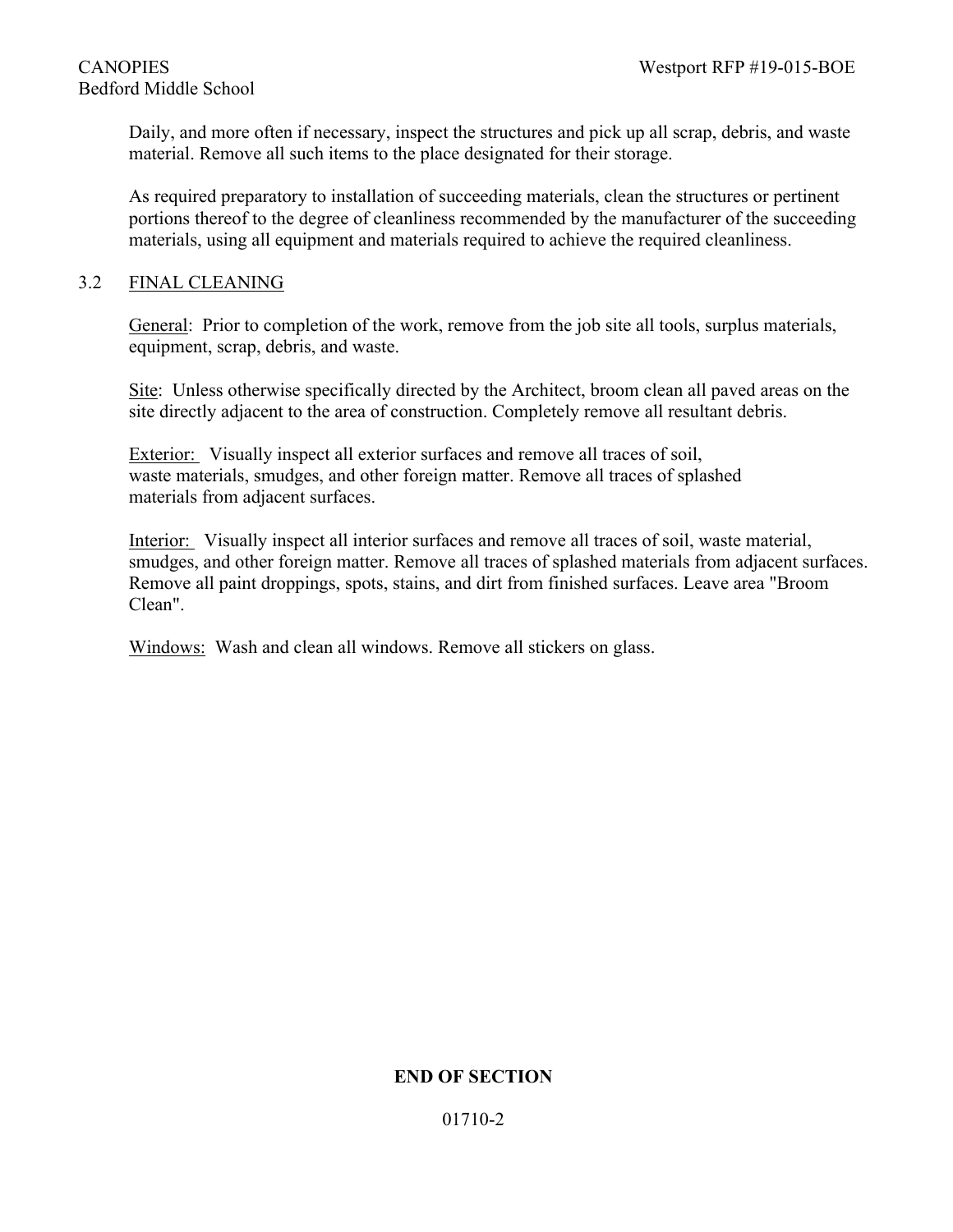#### PART ONE - GENERAL

#### 1.1 DESCRIPTION

Work Included: To aid in the continued instruction of operating and maintenance personnel, and to provide a positive source of information regarding the products incorporated in the work, furnish and deliver the data described in this Section and in pertinent Sections of these Specifications.

#### Related Work Described Elsewhere:

Make all submittals in strict accordance with the provisions of Sections 01300.

Required contents of submittals may also be amplified in the pertinent other Sections.

#### 1.2 QUALITY ASSURANCE

In preparation of data required by this Section, use only personnel who are thoroughly trained and experienced in operation and maintenance of the described items, completely familiar with the requirements of this Section, and skilled in technical writing to the degree needed for communicating the essential data.

#### 1.3 SUBMITTALS

Manual: Submit three copies of all manuals to the Architect prior to the final acceptance of the work.

#### PART TWO - PRODUCTS

#### 2.1 INSTRUCTION MANUALS

General: Submit instruction and maintenance manuals in the following form: 8-1/2" X 11" paper, typewritten, with front cover that clearly identifies the manual.

Contents: Include at least the following information in all manuals:

- a. Name and model number of equipment.
- b. Complete instructions regarding operation and maintenance of all equipment involved, including lubrication, disassembly, and reassembly.
- c. Complete nomenclature and part number of all replacement parts, name, and address of nearest vendor, and all other pertinent data regarding procurement procedure.
- d. Copy of all guarantees and warranties issued.
- e. Such other data as required in pertinent other Sections of these specifications.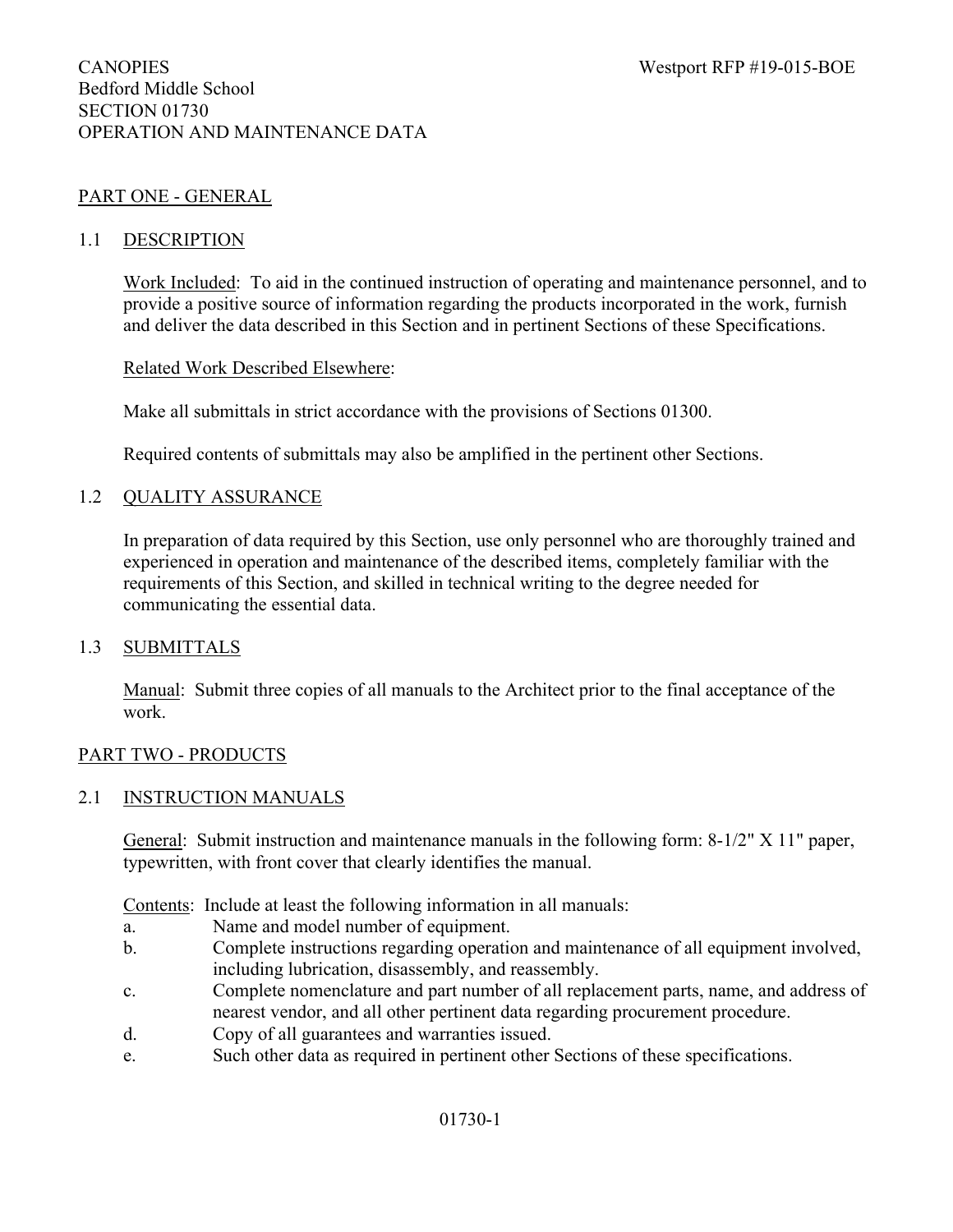## PART THREE - EXECUTION

## 3.1 INSTRUCTION MANUALS

All manuals shall be prepared to make the Owner aware of all required maintenance of equipment.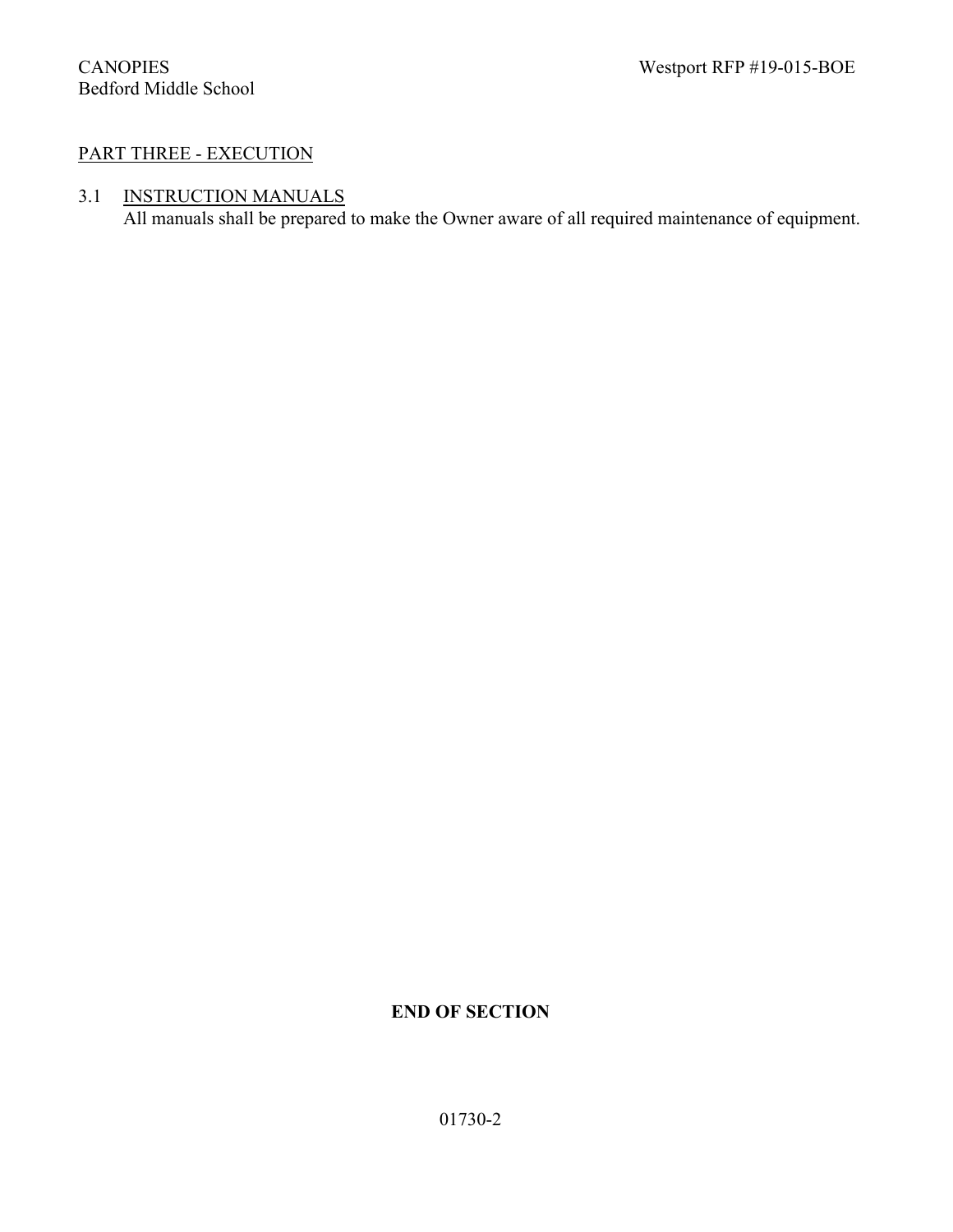## Bedford Middle School SECTION 01800 PROJECT CLOSEOUT

#### PART ONE - GENERAL CLEAN-UP

Remove all temporary utilities including the construction fence from the site.

At substantial completion of the project clean all surfaces, remove all labels, clean the construction area of the site and remove all debris from the site.

#### GUARANTEE & WARRANTY

In addition to the warranty  $\&$  guarantees stipulated in the general conditions the following shall apply;

Warrant and guaranty all work for a period of one year from the date of the certificate of occupancy obtained from the Town of Westport, CT. This shall include all work performed by subcontractors, and material supplied by subcontractors.

Guaranty the building, including the roof of the modular classroom building to be watertight and free of leaks for a period of 20 years from the date of the final payment.

Guaranty the roof and walls area of the existing school building where the new conduits are installed on or through, are watertight and the contractor shall guaranty that they will remain watertight and free of leaks for a period of five years from the date of the final payment.

#### MAINTENANCE MANUALS

Submit three copies of maintenance and operating manuals that specify full details for care and maintenance of all new equipment and visible surfaces.

#### SIESMIC DOCUMENTATION

Provide documentation from a CT licensed structural engineer that the modular classrooms are properly anchored to the foundation system in accordance with all codes and regulations, including all seismic requirements.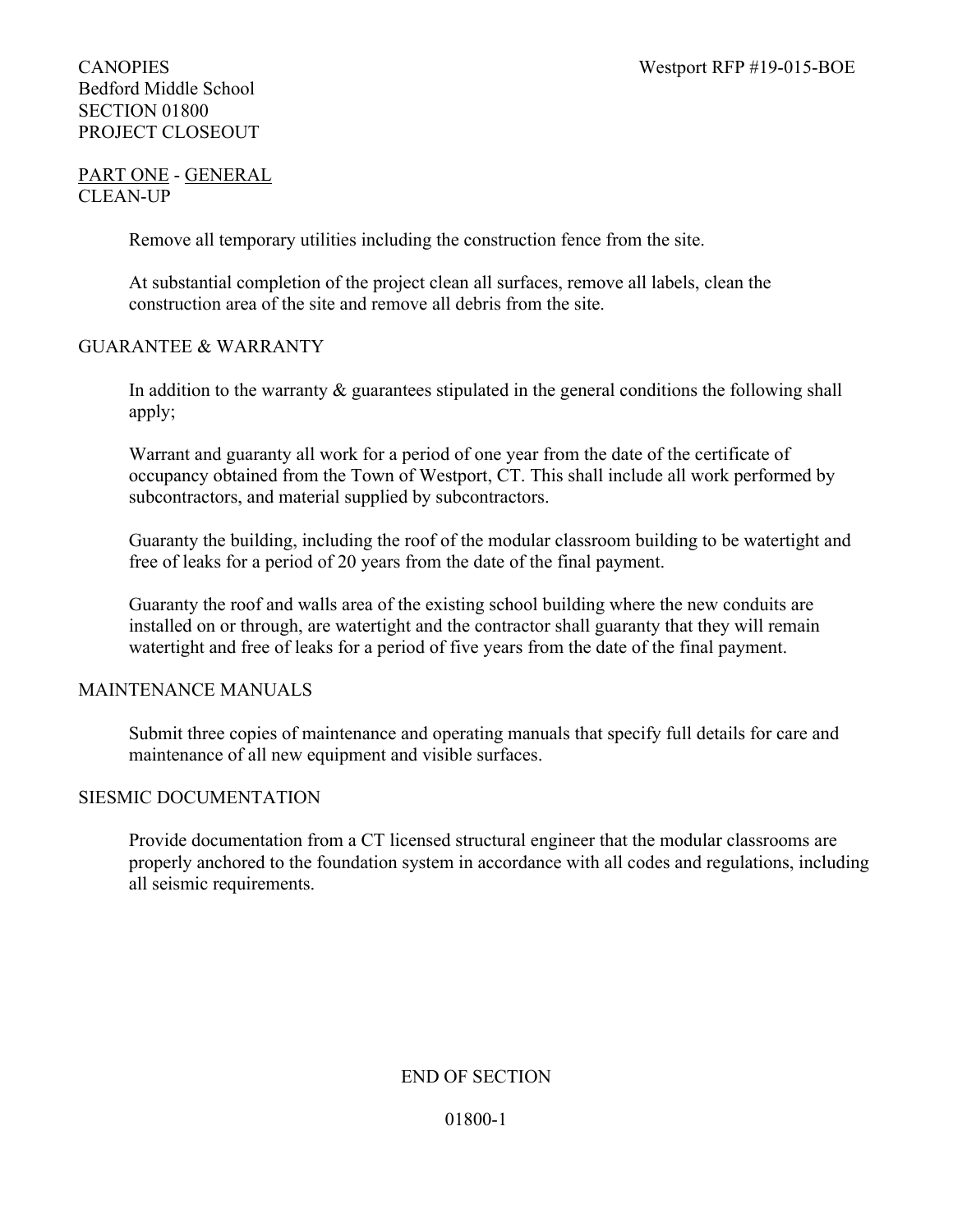#### CANOPIES Westport RFP #19-015-BOE Bedford Middle School SECTION 03300 CAST-IN-PLACE CONCRETE

#### PART 1 - GENERAL

#### 1.1 RELATED DOCUMENTS

Drawings and general provisions of the Contract, including General and Supplementary Conditions and Division-1 Specification sections, apply to the work of this section. Refer to Section 13122 for additional information.

#### 1.2 DESCRIPTION

Furnish all labor, materials, tools, equipment, transportation, and services to complete all concrete work. Scope of work to include foundation for modular building and new concrete stairs. Contractor must verify the height of the foundation piers prior to submitting a bid.

#### 1.3 STANDARDS

Applicable portions of the following codes and standards are hereby made part of this specification in their entirety as though fully set forth herein.

ACI 301-96 *"Standard Specification for Structural Concrete."*

ACI 318-95 *"Building Code Requirements For Reinforced Concrete"* and commentary.

ACI 315-80 *"Details and Detailing of Concrete Reinforcement."*

#### 1.4 DELIVERY, STORAGE, AND HANDLING

Reinforcing steel shall be stored off of the ground on wood sleepers.

1.5 Install concrete pier foundation system at new location for modular units. Provide foundation plan prepared by Structural Engineer based on structural system of existing modular units.

#### PART 2 - PRODUCTS

2.1 MATERIALS

Concrete shall be in accordance with ASTM C94-80 "*Standard Specification for Ready-Mixed Concrete*."

Cement: ASTM C150 TYPE I or II. Only one brand of cement shall be used.

Normal weight aggregates: ASTM C33, aggregates shall be from a single source.

Air entraining admixtures: ASTM C260.

Water-reducing and retarding: ASTM C494, and containing not more than 1% chloride

Mix water shall be clean, fresh, and potable.

Non-shrink grout: Five Star Grout.

03300 - 1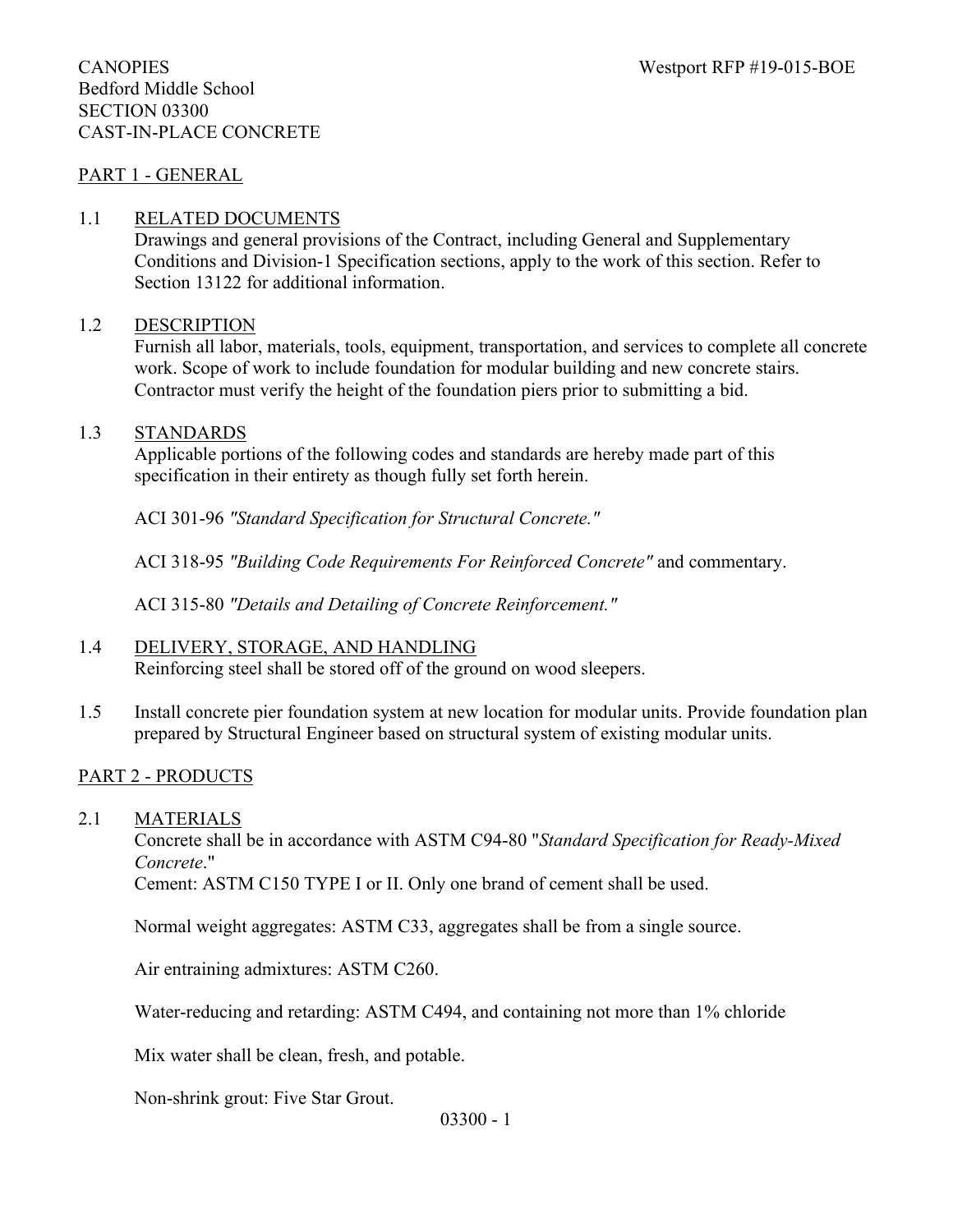#### 2.2 PROPORTIONING

Concrete compressive strength at 28 days: 3000 psi for footings & foundations.

Concrete proportions shall be selected in accordance with ACI 211.1-89.

All concrete shall be air-entrained, except concrete for interior slab-on-grade. Total air content shall be not less than 4% and not more than 8% by volume.

Water-cement ratio shall not exceed 0.50.

Maximum slump: 5 inches for all other concrete. Minimum slump: 2 inches.

The nominal maximum size of coarse aggregate shall be not larger than:

- 1. 1/5 the narrowest dimension between sides of forms
- 2. 3/4 the minimum clear spacing between reinforcing bars.

Calcium chloride shall not be used.

#### PART 3 - EXECUTION

#### 3.1 FORMWORK

Forms shall result in a final structure that conforms to shapes, lines, and dimensions as required by the design drawings and specifications.

Forms shall be substantial and sufficiently tight to prevent leakage of mortar.

Before placing the reinforcing steel or the concrete, the surface of the forms shall be covered with an acceptable form release coating material that will effectively prevent absorption of moisture, prevent bond with the concrete, and not stain the concrete surfaces.

Clean forms prior to concrete placement. Remove all chips, wood, sawdust, dirt, rubbish, or other debris.

Chamfer strips shall be placed in the corners of forms to produce beveled edges on surfaces exposed to view.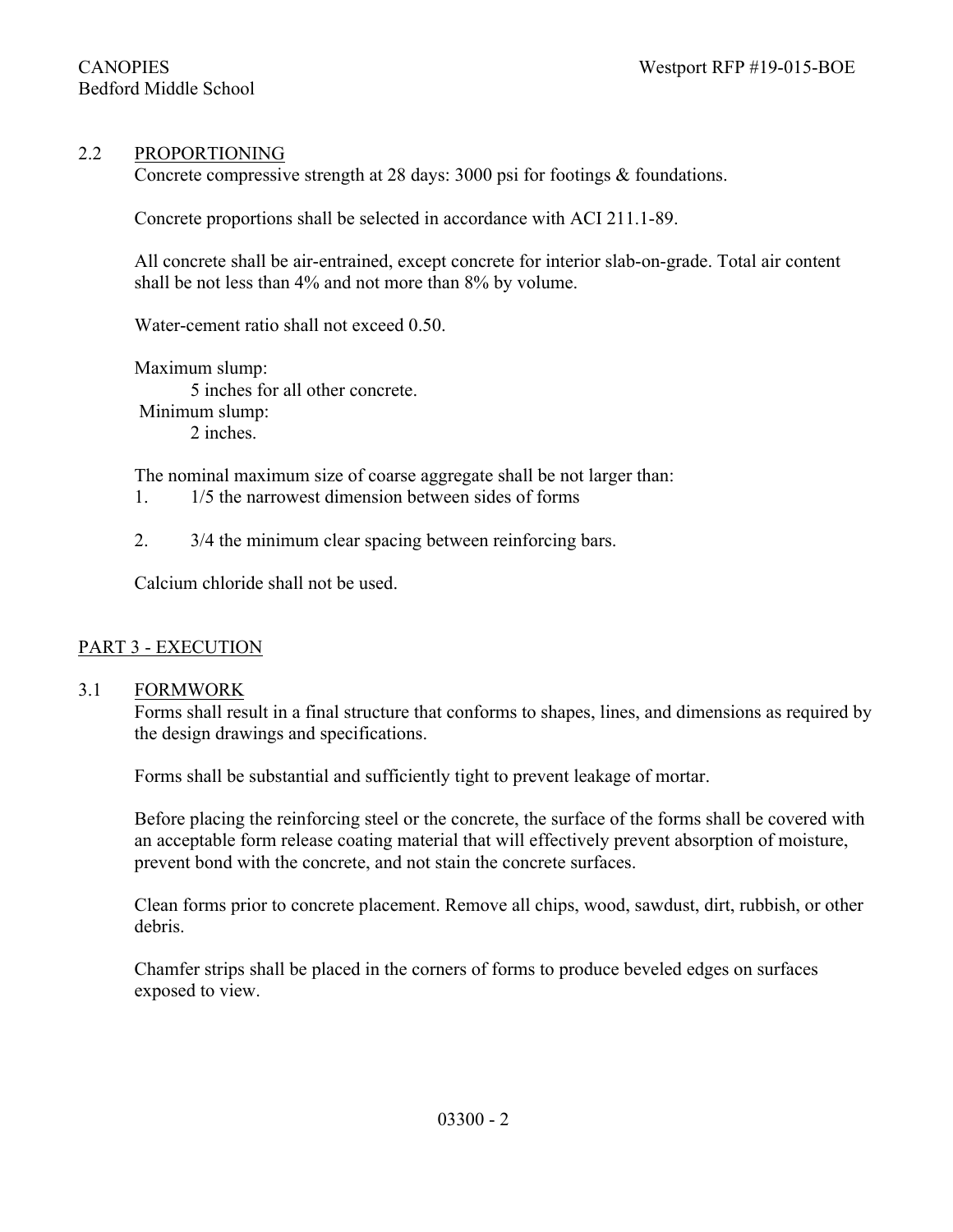### 3.2 REINFORCEMENT

Reinforcing bars: ASTM A615 grade 60 except beam stirrups and column ties may be grade 40.

Reinforcement shall be maintained free from dust, mud, rust, oil, or ice.

Fabrication and placement of reinforcing steel shall be in accordance with CRSI "*Manual of Standard Practice*" and CRSI "*Placing Reinforcing Bars*".

Reinforcing bars shall not be welded.

Minimum cover on reinforcement:

| 1. | concrete cast against earth:          | 7"               |
|----|---------------------------------------|------------------|
| 2. | concrete exposed to earth or weather: |                  |
|    | $#6$ and larger                       | 2"               |
|    | #5 and smaller                        | $1\frac{1}{2}$ " |
| 3. | interior surfaces:                    |                  |
|    | slabs, walls, joists                  | 3/4"             |

Splices shall be lapped 40 bar diameters and securely tied.

Heat shall not be used to bend reinforcing bars.

Reinforcing steel shall be securely wired together at all intersections.

#### 3.3 PRODUCTION OF CONCRETE

Concrete shall be batched, mixed, and transported in accordance with ASTM C94 and ACI 304R-89.

Batching plant equipment and facilities shall conform to "*Certification of Ready Mixed Concrete Production Facilities*" of the National Ready Mixed Concrete Association.

Admixtures shall be charged into the mixer as solutions and shall be measured by means of an acceptable mechanical dispensing device. The liquid shall be considered a part of the mixing water.

If more than one admixture is used in the concrete, they shall be added separately.

Ready-mixed concrete trucks shall not be loaded in excess of their rated capacity.

#### 3.4 PLACING

Do not pour concrete until forms and subgrade have been thoroughly cleaned and are free of frost, mud, ice, or water.

Convey concrete from truck to forms as rapidly as possible by methods which will prevent segregation or loss of ingredients. Place in forms as nearly as practicable to its final position.